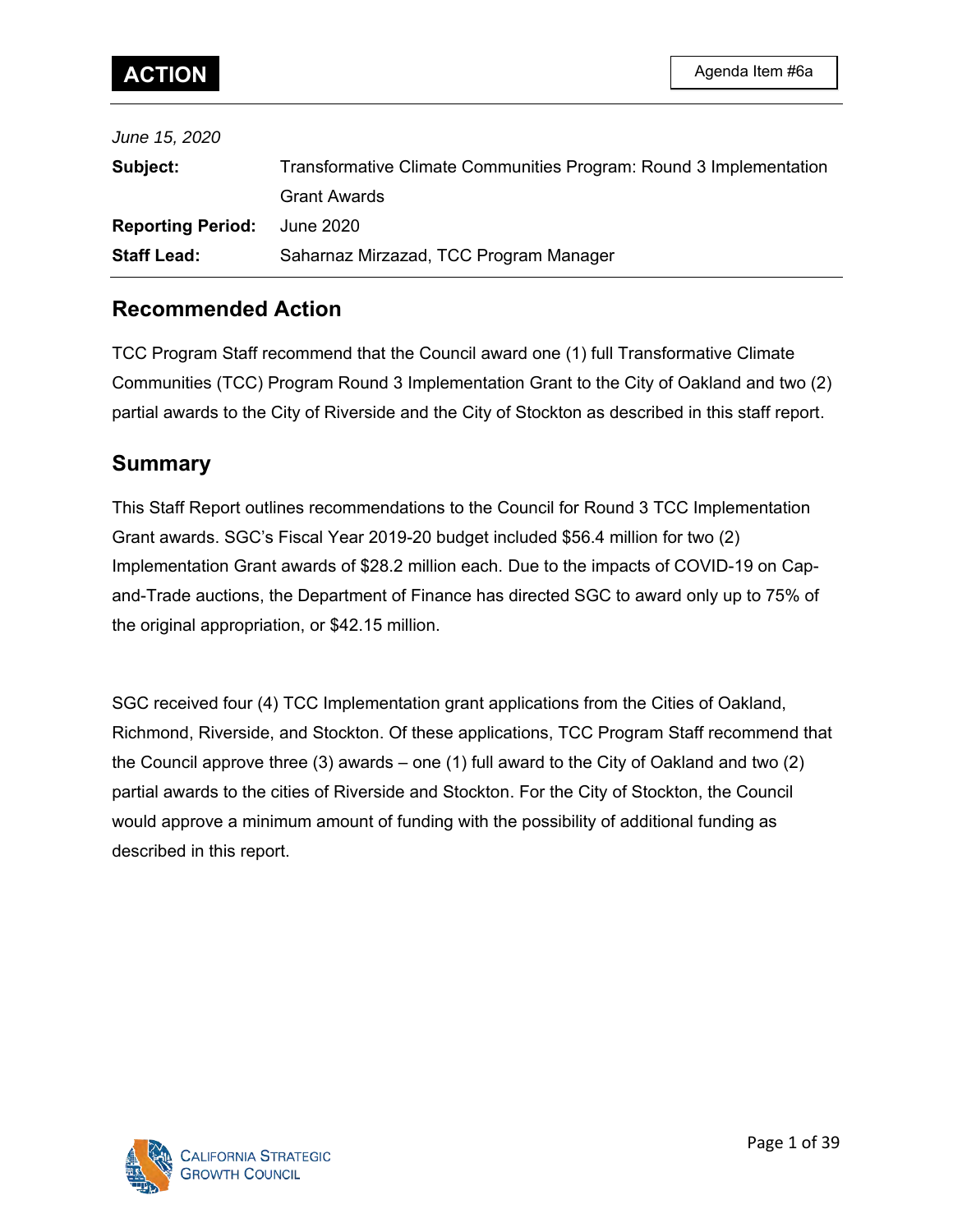| <b>Lead Applicant</b>                   | <b>Recommended Award Amount</b>            |
|-----------------------------------------|--------------------------------------------|
| <b>City of Oakland</b>                  | \$28,200,000                               |
| Better Neighborhoods, Same Neighbors:   |                                            |
| An East Oakland Neighborhood Initiative |                                            |
|                                         |                                            |
| <b>City of Riverside</b>                | \$9,080,894 (partial award)                |
| Eastside Climate Collaborative          |                                            |
| <b>City of Stockton</b>                 | \$4,869,106 plus any additional funds that |
| <b>Stockton Rising</b>                  | become available from 2019-2020 budget     |
|                                         | appropriation (partial award)              |

#### **Recommended Round 3 TCC Implementation Grant Awardees**

The recommended award to Eastside Climate Collaborative is lower than the amount (\$28.2 million) requested by the City of Riverside in its TCC application. In an application to Round 5 of SGC's Affordable Housing and Sustainable Communities Program (AHSC), the City of Riverside submitted some of the same project elements included in its TCC application. Therefore, the recommended partial TCC Implementation Grant award reflects the original amount of the City of Riverside's TCC funding request, less the amount of funding AHSC Program staff recommend the Council award to the City of Riverside for those overlapping project elements under Round 5 of the AHSC Program at the June 25, 2020 Council meeting.

Although the City of Stockton's proposal for Stockton Rising scored slightly lower than the City of Riverside's application, the final scores were very close after accounting for greenhouse gas emissions scoring. Therefore, Staff recommend that the Council approve a partial TCC Implementation Grant award to the City of Stockton with the funds remaining after the partial City of Riverside award and that Stockton receive additional funds should more funding for Round 3 TCC awards become available after Department of Finance fully reconciles 2019-2020 auction proceeds. TCC Staff will work with the City of Stockton to rescope its Transformative Plans and Projects based on the amount of funding ultimately available and in compliance with TCC's Program Guidelines.

TCC Staff will require all TCC Implementation Grant awardees to address issues related to compliance with TCC Guidelines identified during the application review and post-award

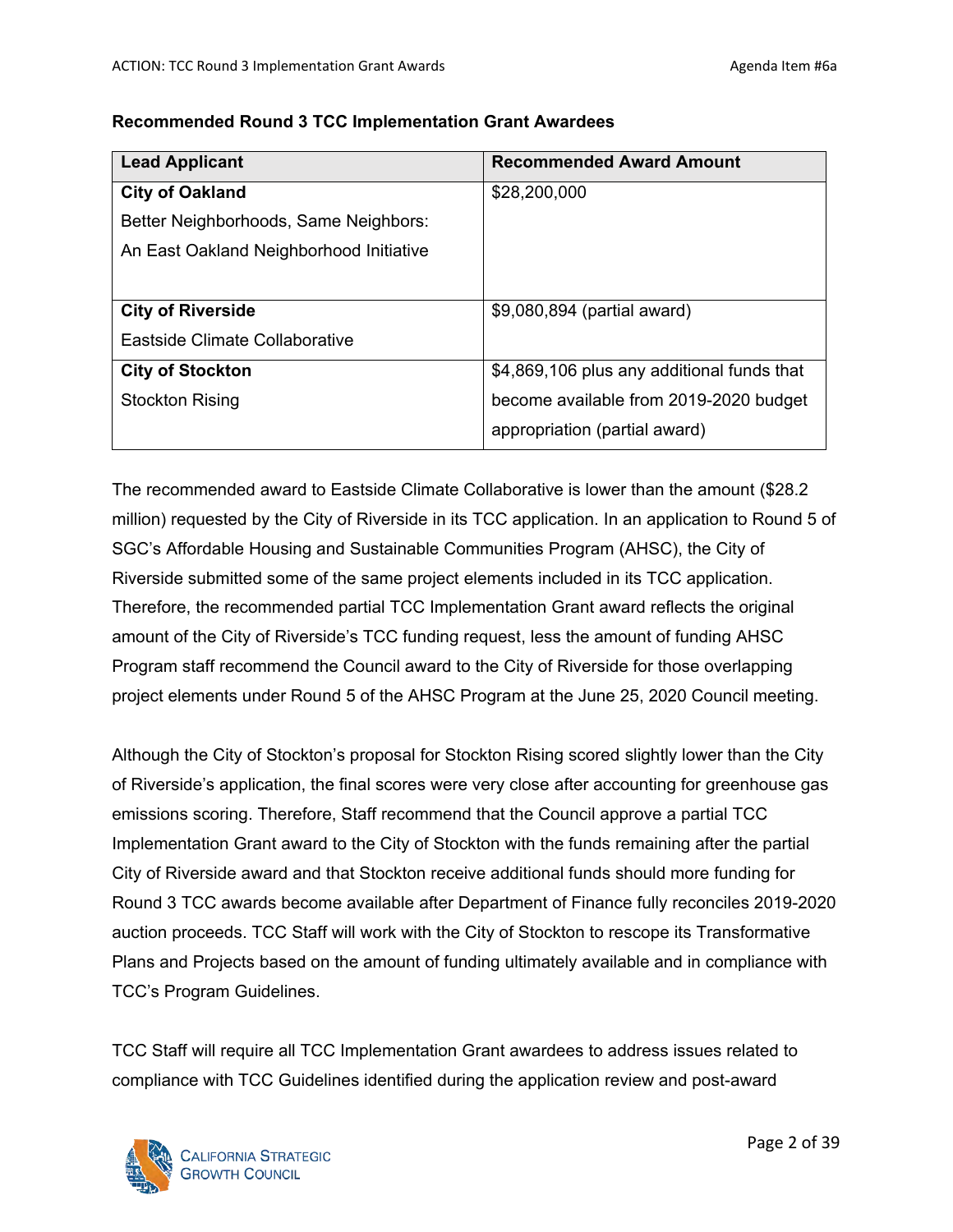consultation processes prior to executing grant agreements. Attachment A includes a high-level overview of issues awardees must resolve as a condition of the award.

# **Background**

On September 14, 2016, Governor Jerry Brown signed AB 2722 (Burke, Chapter 371, Statutes of 2016), which created the Transformative Climate Communities Program (TCC), a California Climate Investments (CCI) grant program administered by the California Strategic Growth Council (SGC), in partnership with the Department of Conservation (DOC) and other State agencies. The TCC Program advances projects that reduce GHG emissions through the development and implementation of neighborhood-level transformative community plans that include multiple, coordinated GHG emissions reduction projects that also provide local economic, environmental, and health benefits. TCC focuses its awards in the State's most disadvantaged communities, as measured by CalEnviroScreen.

The TCC Round 3 Implementation Grants will award at least \$42.15 million from the FY 2019- 2020 budget appropriation of \$60 million. This appropriation was based on projected total 2019- 2020 quarterly Cap-and-Trade auction proceeds. Proceeds of the May 2020 auction fell short of projections due in large part to impacts of COVID-19. TCC is subject to Control Section 15.14 of the 2019 Budget Act, which only allows SGC to award 75% of the 2019-20 budget appropriation for TCC until final auction results are reconciled. Therefore, the final amount available is not known at this time but will be at least \$42.75 million. Of this amount, \$600,000 is available for Planning Grants and at least \$42,150,000 for Implementation Grants.

## **Round 3 Application Process**

The Council adopted the Round 3 TCC Program Guidelines (Guidelines) on October 31, 2019. SGC and DOC released the Notice of Funding Availability (NOFA) on November 4, 2019. The TCC Implementation Grant application period closed on February 28, 2020. SGC received a total of four (4) TCC Implementation Grant applications, listed in Table 1, below. Each applicant requested \$28,200,000.

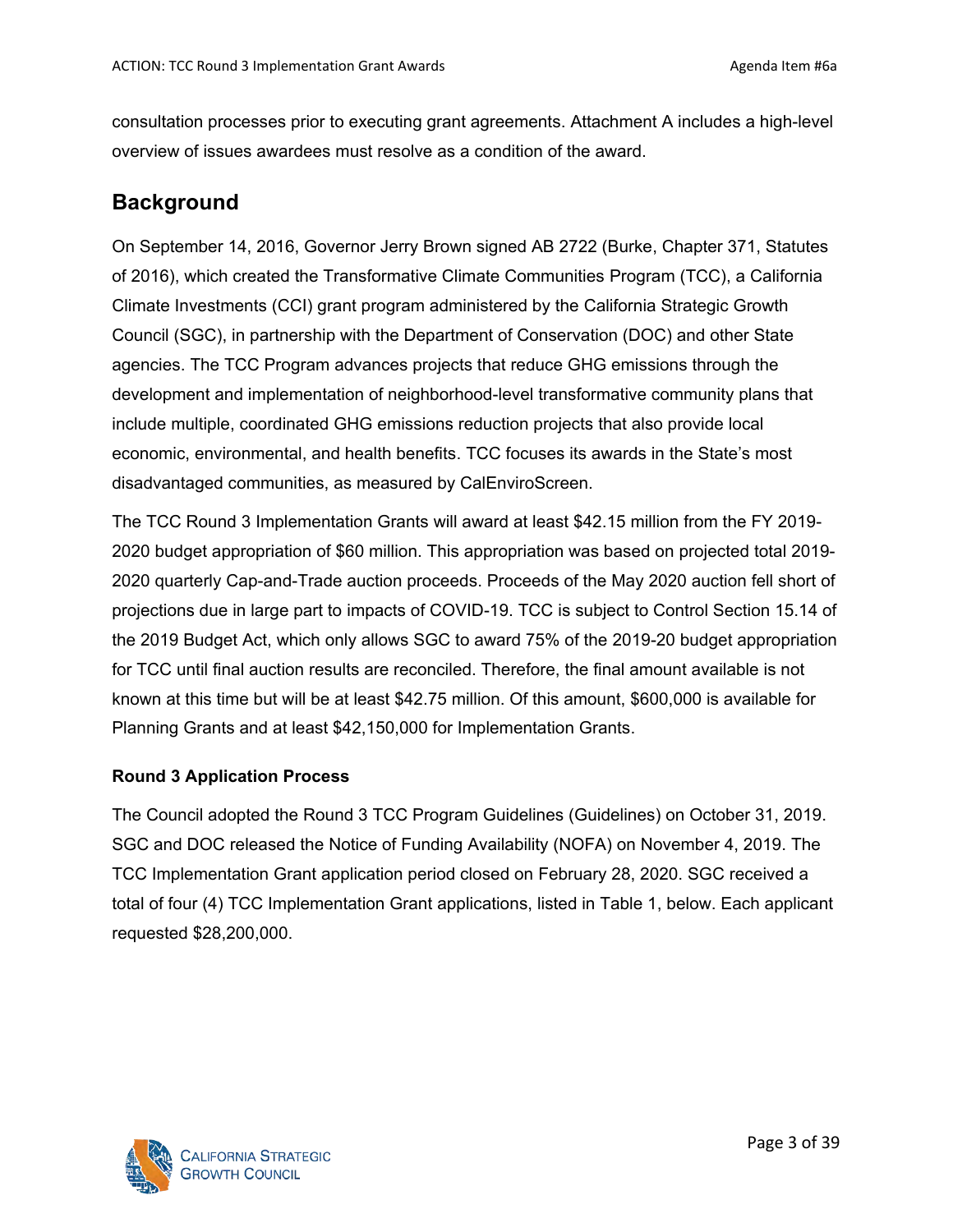| <b>Lead Applicant</b> | <b>Proposal Name</b>                    | Location                  |
|-----------------------|-----------------------------------------|---------------------------|
| City of Oakland       | Better Neighborhoods, Same Neighbors:   | East Oakland              |
|                       | An East Oakland Neighborhood Initiative |                           |
| City of Riverside     | Eastside Climate Collaborative          | <b>East Riverside</b>     |
| City of Richmond      | Climate Smart Richmond: Power through   | Richmond                  |
|                       |                                         | (Iron Triangle, Santa Fe, |
|                       | Connections                             | and Coronado)             |
| City of Stockton      | <b>Stockton Rising</b>                  | South Stockton            |

**Table 1:** TCC Round 3 Implementation Grant Applications

## **Technical Assistance**

TCC Staff hosted two in-person Round 3 Guidelines Workshops: one in Stockton on August 28, 2019, and one in Pomona on August 29, 2019. TCC Staff also hosted a Guidelines Webinar on August 30, 2019 for prospective applicants and partners unable to attend the in-person workshops. The Round 3 Guidelines Workshops and Webinar provided overviews of TCC Planning and Implementation Grants, new updates to the Guidelines, and information about the overall application process. SGC posted on its website the slides presented during the workshops along with a memo titled "TCC Implementation Grant Guidelines Proposed Changes." In addition, TCC Staff also hosted an Application Webinar on November 14, 2019, offering an in-depth review of all components of the TCC application.

To help applicants from California's most disadvantaged communities develop competitive applications, SGC provided Application Technical Assistance (TA), and made enrollment in it an eligibility requirement for all Implementation Grant Applicants. The firm Estolano Advisors coordinated a team of TA consultants to support TCC applicants in developing their project scope, calculating greenhouse gas emission reductions, and developing a complete application. In order to match potential applicants with TA providers, TCC Staff required prospective applicants to complete an online survey by November 18, 2019. Initially, six (6) interested applicants worked with the TA providers to review eligibility and threshold requirements and define their proposal components. Ultimately, four (4) applicants submitted comprehensive applications.

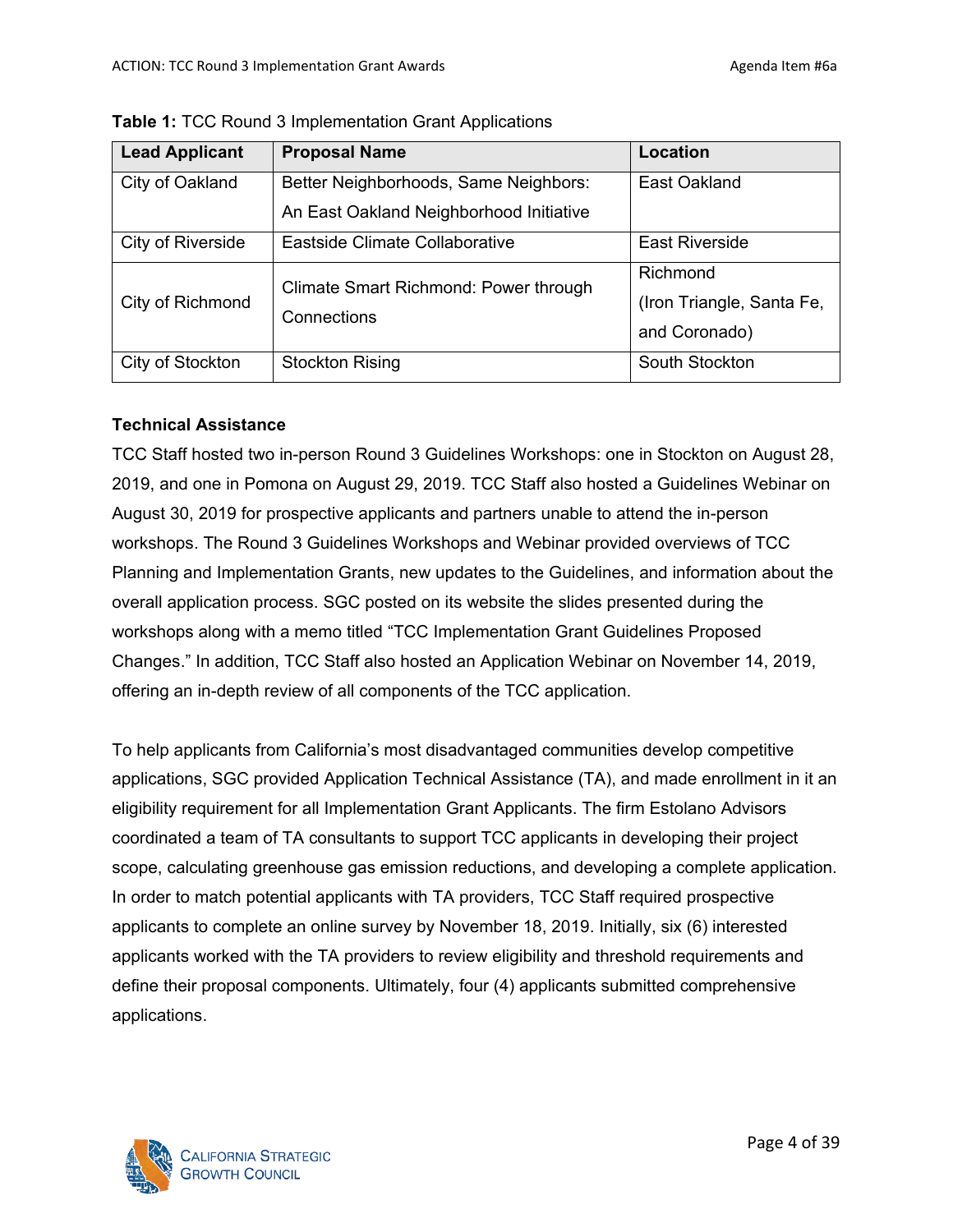#### **Application Review and Scoring**

SGC evaluated all applications through a multi-stage process that included review by TCC Program Staff from SGC and DOC and members of an Interagency Review Panel. TCC Program Staff developed a scoring rubric based on the criteria listed in the TCC Guidelines and developed detailed instructions on how to assign scores. Panel members completed a holistic review of the applications, reviewing the quality of the overall vision and integration. Each application also undergoes a GHG scoring process.

In addition, members of the Review Panel and TCC Staff attended virtual site visits for each applicant in May 2020. Site visits included presentations from lead applicants, co-applicants, residents, and other stakeholders along with question-and-answer sessions. TCC Staff provided applicants with a list of questions two (2) days prior to the site visit.

After attending the site visits, Interagency Review Panel members sent their scores on the Objectives and Vision Section to the Program Staff. Interagency Review Panel reconvened for a day-long Final Deliberation meeting. To facilitate deliberation, Program Staff provided briefings on the proposed plans and projects, and presented preliminary scores, including an average of Panelist scores of the Objectives and Vision Section and proposed Staff score for Capacity, Transformative Plans, and Projects. Additional information on Application Review is available in Attachment B.

## **Final Application Scores**

Table 2 shows summarized combined scores for each application. Attachment C shows complete scores for each applicant.

|                           | <b>Oakland</b> | <b>Riverside</b> | <b>Stockton</b> | <b>Richmond</b> |
|---------------------------|----------------|------------------|-----------------|-----------------|
| <b>Interagency Review</b> | 153            | 142.2            | 135.2           | 120.9           |
| <b>Panel Score</b>        |                |                  |                 |                 |
| <b>GHG Reduction</b>      | 6.8            | 12.6             | 18.8            | 18.6            |
| Score                     |                |                  |                 |                 |
| <b>TOTAL SCORE</b>        | 159.8          | 154.8            | 154.0           | 139.5           |

## **Table 2:** Summary of final application scores

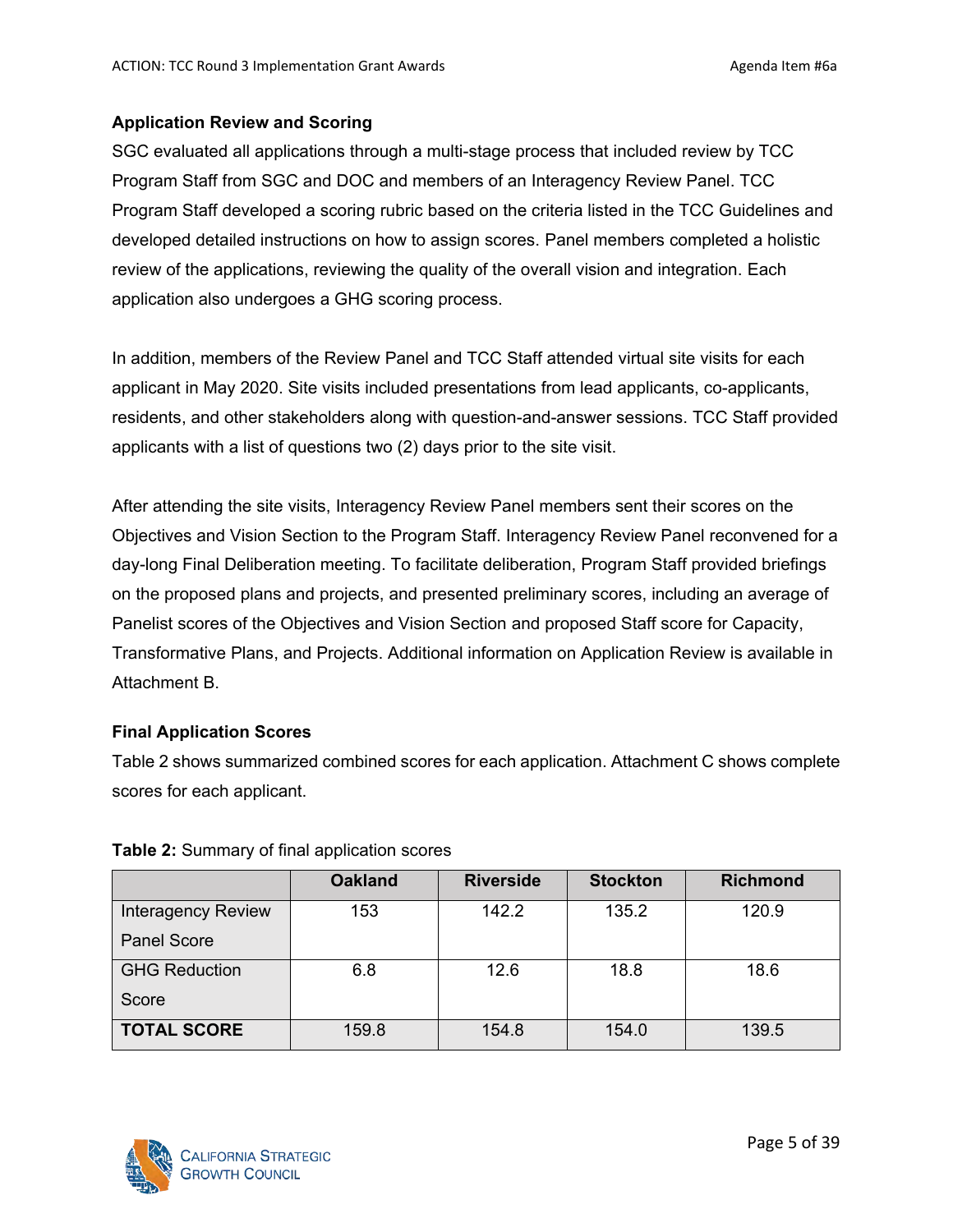#### **Recommended Awards**

TCC Round 3 Implementation Grant applications demonstrated substantial improvements compared to TCC Round 1 and 2 Implementation Grant applications. TCC Staff noted improvements in both the overall quality of applications, the strength of their proposed transformative plans and capital projects. TCC Staff emphasize that each of the submitted applications are transformational and worthy of funding, if funding were to become available.

Given funding constraints, TCC Staff recommend that the Council approve three (3) awards – one full award to the City of Oakland, and two partial awards to the City of Riverside and the City of Stockton. Some components of the City of Riverside's application overlap with components that are included in the City's application for funding in AHSC Round 5 (also on the Council's June 25, 2020 agenda). Therefore, the recommended TCC Implementation Grant award to the City of Riverside is equal to the City's TCC request (\$28.2 million) less the amount of funding for the overlapping projects recommended for the City under an AHSC award.

In addition, as the City of Stockton's final score is lower than Riverside's by only 0.8 points and there are remaining funds after Riverside's partial award, TCC Staff recommend a partial award to the City of Stockton proposal in addition to any potential additional funding from 2019-2020 TCC budget appropriations.

## **Summary of Implementation Grant Applications**

| <b>TCC Component</b>               | <b>Applicant Information</b>                                                                                                                                                                                                                                                                                                                                                                           |
|------------------------------------|--------------------------------------------------------------------------------------------------------------------------------------------------------------------------------------------------------------------------------------------------------------------------------------------------------------------------------------------------------------------------------------------------------|
| <b>TCC Request</b>                 | \$28,200,000                                                                                                                                                                                                                                                                                                                                                                                           |
| Leverage                           | \$34,491,612                                                                                                                                                                                                                                                                                                                                                                                           |
| <b>Co-Applicants</b>               | Related CA/ACTS Community Development Corporation<br>٠<br>East Bay Permanent Real Estate Collaborative<br>$\bullet$<br>East Bay Regional Parks District<br><b>Black Cultural Zone Community Development Corporation</b><br>$\bullet$<br>Oakland Parks and Recreation Foundation<br>$\bullet$<br><b>Planting Justice</b><br>$\bullet$<br><b>Higher Ground Neighborhood Development Corporation</b><br>٠ |
| <b>Projects</b><br><b>Proposed</b> | 95 <sup>th</sup> and International Housing, Health, & Connectivity<br>$\bullet$<br>Higher Ground Scraper Bike Team Bike Share and Youth Development<br>٠<br><b>Community Greening</b><br>$\bullet$<br>San Leandro Creek Urban Greenway<br>$\bullet$<br>Planting Justice Aquaponics Farm and Food Hub                                                                                                   |

## **Applicant: Better Neighborhoods, Same Neighbors: An East Oakland Neighborhood Initiative**

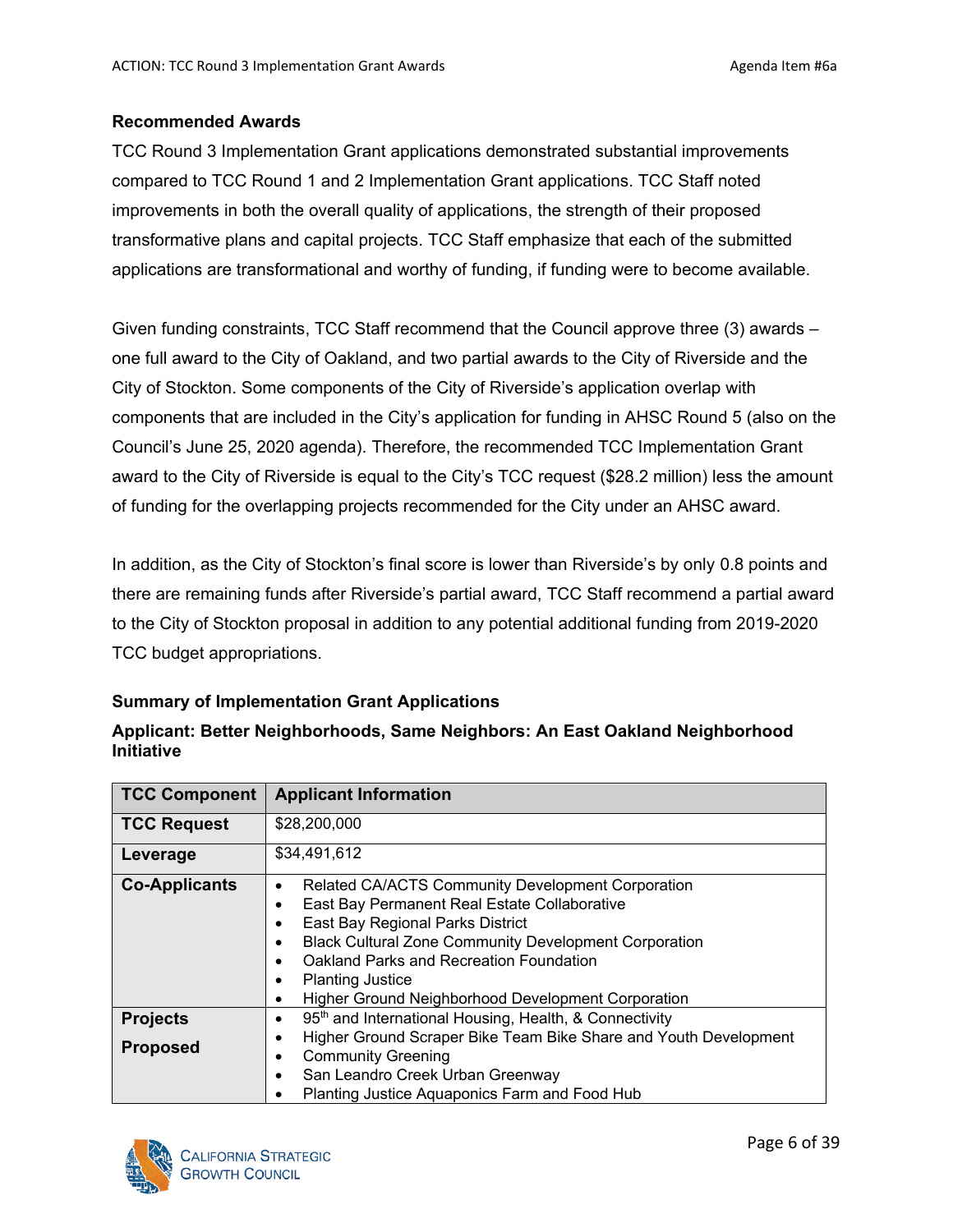This proposal builds on a year-long, community-led process supported by a 2018 TCC Planning Grant that resulted in a partnership between the East Oakland Neighborhood Initiative (EONI) and the City of Oakland. The Co-applicants Black Cultural Zone, Planting Justice, and East Bay Permanent Real Estate Collaborative, plan to collaborate in community engagement, displacement avoidance, and workforce development efforts, aiming to form a Small Business Alliance and stabilize housing through Accessory Dwelling Unit (ADU) housing production, while creating jobs in construction, community greening, and bike maintenance. The applicant demonstrated strong community engagement in developing the TCC proposal's vision for transformation and proposes a robust community oversight process. The Displacement Avoidance Plan proposes policies to address displacement risk in several areas including affordable housing protection and production, and neighborhood stabilization and wealthbuilding.

| <b>TCC Component</b>               | <b>Applicant Information</b>                                                                                                                                                                                                                                                                                                                                                       |  |  |  |
|------------------------------------|------------------------------------------------------------------------------------------------------------------------------------------------------------------------------------------------------------------------------------------------------------------------------------------------------------------------------------------------------------------------------------|--|--|--|
| <b>TCC Request</b>                 | \$28,200,000                                                                                                                                                                                                                                                                                                                                                                       |  |  |  |
| Leverage                           | \$29,508,984                                                                                                                                                                                                                                                                                                                                                                       |  |  |  |
| <b>Co-Applicants</b>               | Wakeland Housing and Development Corporation<br><b>Riverside Transit Authority</b><br><b>GRID Alternatives</b><br>Santa Ana Watershed Project Authority<br><b>Tree People</b><br><b>Riverside County Economic Development Agency</b><br><b>Riverside Community Health Foundation</b><br><b>Community Settlement Association</b><br>University of California Riverside<br>$\bullet$ |  |  |  |
| <b>Projects</b><br><b>Proposed</b> | <b>Entrada Housing Project</b><br>$\bullet$<br>Pedestrian & Bicycle Mobility Enhancements<br>Vine Street Mobility Hub Expansion<br>Energy for All: Solar Installations<br><b>Water-Energy Community Action Network</b><br><b>Eastside Greening</b>                                                                                                                                 |  |  |  |

#### **Applicant: Eastside Climate Collaborative**

The Eastside Climate Collaborative aims to create a prosperous, green, and climate-resilient community based on the established working history of the stakeholder group. The proposal includes well-integrated projects that support local development plans and leverages regional investment. The community engagement plan would feature a workgroup for project partners

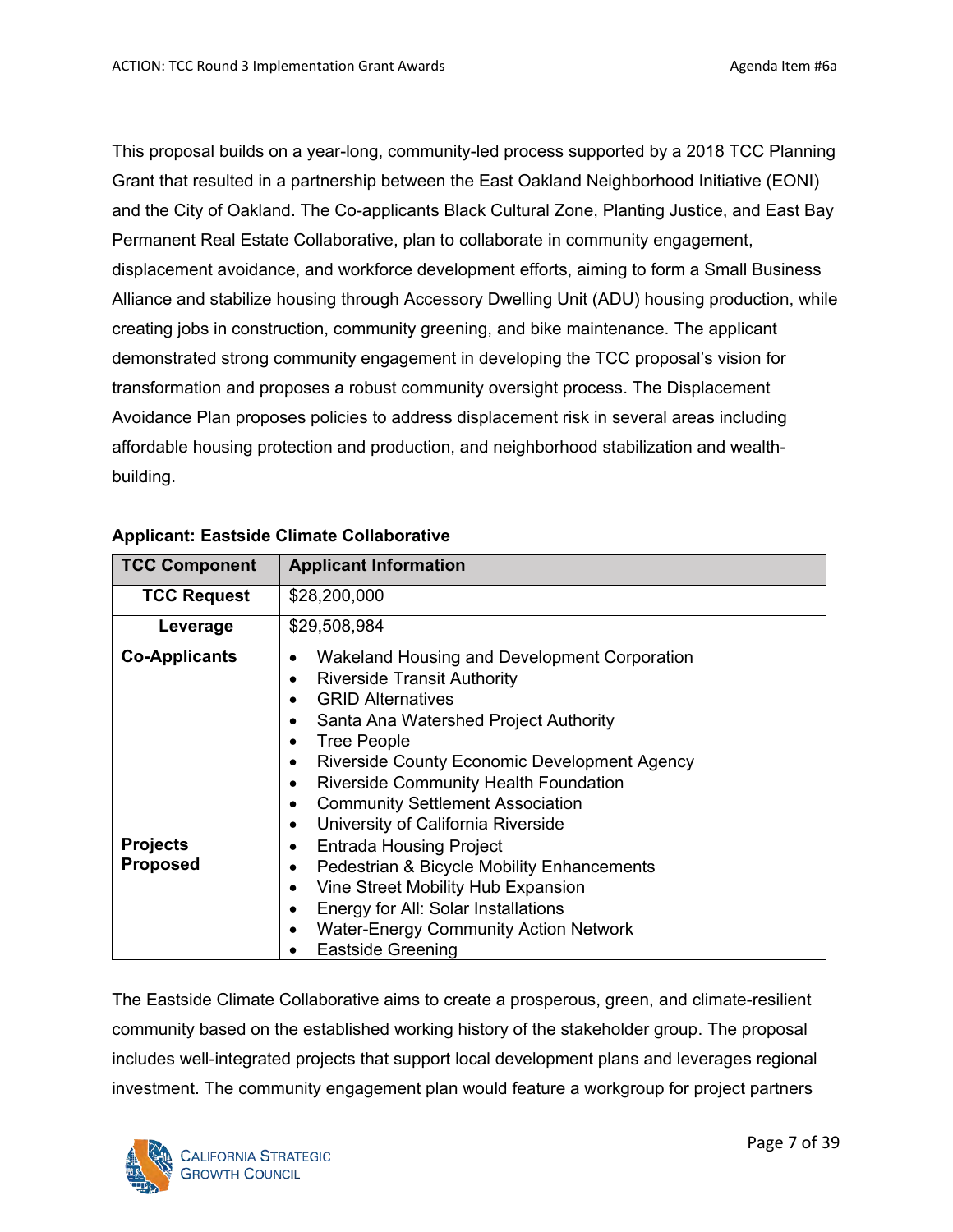and community representatives and a Resident Leadership Academy (RLA). The Workforce Development Plan secures local hiring on TCC projects while supporting emerging pathway programs in construction, solar installation and sustainable agriculture. Lastly, the proposal supports displacement avoidance efforts in the City through community education, redress support through the development of small business support networks and workshops, and the adoption of pro-housing policies.

| <b>TCC Component</b>               | <b>Applicant Information</b>                                                                                                                                                                                                                 |
|------------------------------------|----------------------------------------------------------------------------------------------------------------------------------------------------------------------------------------------------------------------------------------------|
| <b>TCC Request</b>                 | \$28,200,000                                                                                                                                                                                                                                 |
| Leverage                           | \$17,794,296                                                                                                                                                                                                                                 |
| <b>Co-Applicants</b>               | <b>Public Health Advocates</b><br>$\bullet$<br><b>Rising Sun Center for Opportunity</b><br>San Joaquin Regional Transit District<br><b>Stockton Public Works Department</b><br><b>GRID Alternatives</b><br><b>Edible School Yard Project</b> |
| <b>Projects</b><br><b>Proposed</b> | Miner Avenue Complete Streets<br>٠<br>Zero-Emission Bus Acquisition<br><b>Climate Careers Energy</b><br>Stockton Energy for All<br><b>Climate Careers Water</b><br>Urban Forest Renovation<br>Cafeteria Remodel                              |

## **Applicant: Stockton Rising**

The City of Stockton and partners put forward a vision that builds on Stockton's TCC Planning Grant awarded in 2018, which resulted in the Sustainable Neighborhoods Plan adopted by the City Council. Community engagement builds on relationships of local non-profits to host community meetings, hold annual events, train community liaisons, along with youth leadership programs. The applicant proposes strong workforce development plan tied to TCC funded projects including a pre-apprenticeship pipeline for youth employment in trades; training in tree planting and maintenance and solar installation; workforce transition for incarcerated individuals; and a bus maintenance mechanic apprenticeship. The City of Stockton would not use TCC funds for the Displacement Avoidance Plan but cites multiple enacted policies that would safeguard the community against displacement.

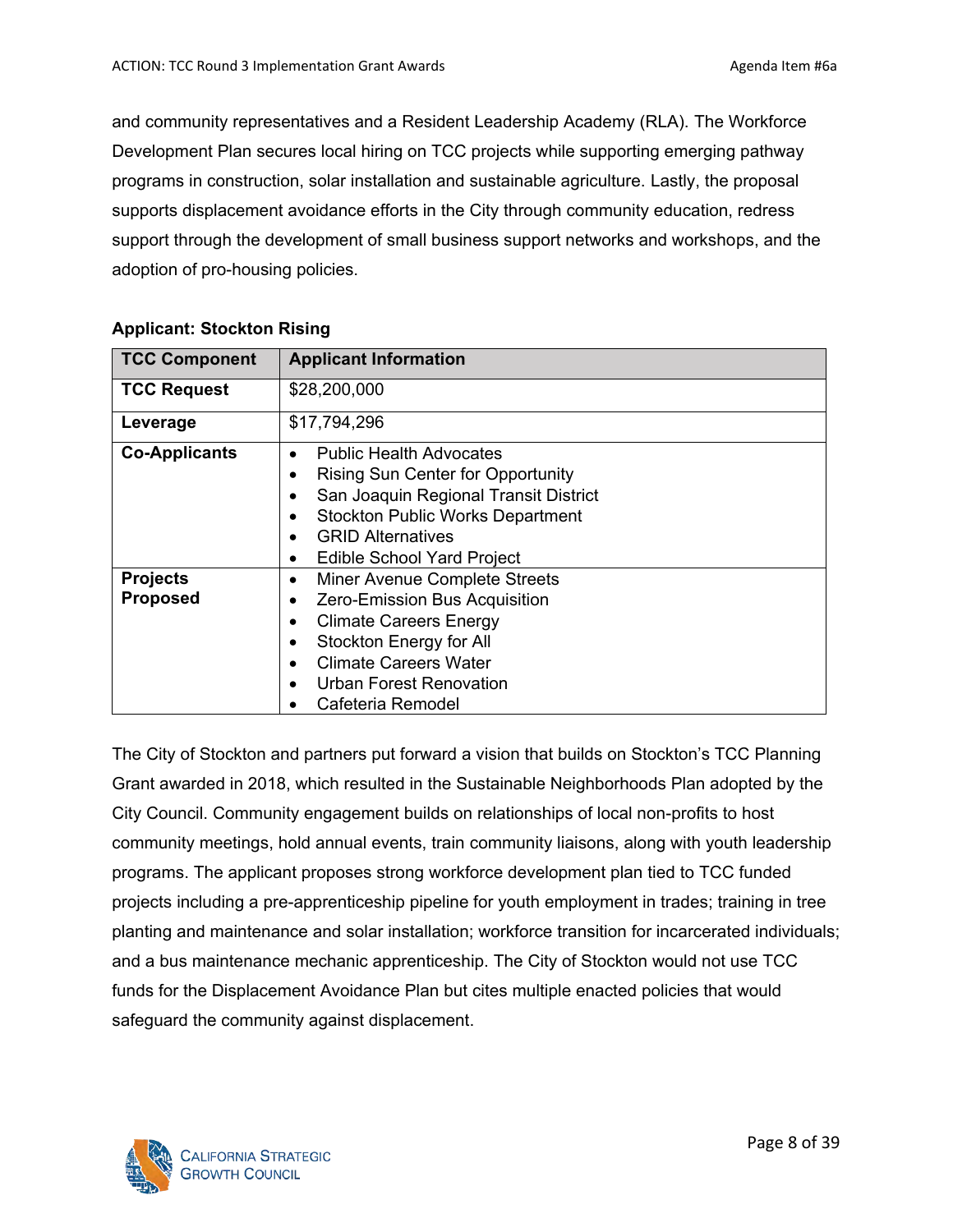| <b>TCC Component</b> | <b>Applicant Information</b>                  |  |  |  |  |
|----------------------|-----------------------------------------------|--|--|--|--|
| <b>TCC Request</b>   | \$28,200,000                                  |  |  |  |  |
| Leverage             | \$23,955,850                                  |  |  |  |  |
| <b>Co-Applicants</b> | <b>Groundwork Richmond</b><br>$\bullet$       |  |  |  |  |
|                      | <b>GRID Alternatives</b>                      |  |  |  |  |
|                      | Mercy Housing California                      |  |  |  |  |
| <b>Projects</b>      | <b>Richmond Wellness Trail</b>                |  |  |  |  |
| <b>Proposed</b>      | Bosque Del Barrio                             |  |  |  |  |
|                      | Harbour Way Complete Streets<br>٠             |  |  |  |  |
|                      | <b>Hacienda Apartments</b><br>٠               |  |  |  |  |
|                      | Solar and EV Charging for Low-Income Families |  |  |  |  |

**Applicant: Climate Smart Richmond: Power through Connections**

The City of Richmond proposed an integrated vision for transformation through transit connectivity and greening but could have strengthened the partnerships and stakeholder involvement in the collaborative stakeholder structure, community engagement, and workforce development plans. Providing more detailed workplan and budgets along with documentation required by the Guidelines could also improve any future application.

Attachment D provides a more detailed overview of each application.

## **Next Steps**

Following the Council's TCC Round 3 Implementation Grant awards decision, TCC Staff will enter into a Post-award Consultation phase with award recipients to refine the grant agreements and all accompanying attachments to comply with administrative, statutory, and TCC Program requirements. Awarded applications will be subject to review and awardees required to make modifications to align with program requirements, Interagency Review Panel recommendations, and Council direction. All requested documentation and changes should be finalized within six (6) months after the Council makes awards, and grant agreements executed by the end of 2020. Award recipients must work with an Evaluation Technical Assistance Provider approved by the State to finalize an Indicator Tracking Plan for the proposal and track data indicators related to the performance of the grant.

TCC Program Guidelines forbid award recipients from developing new projects during Postaward Consultation. Any project modifications are subject to the TCC Post-Award Review Policies.

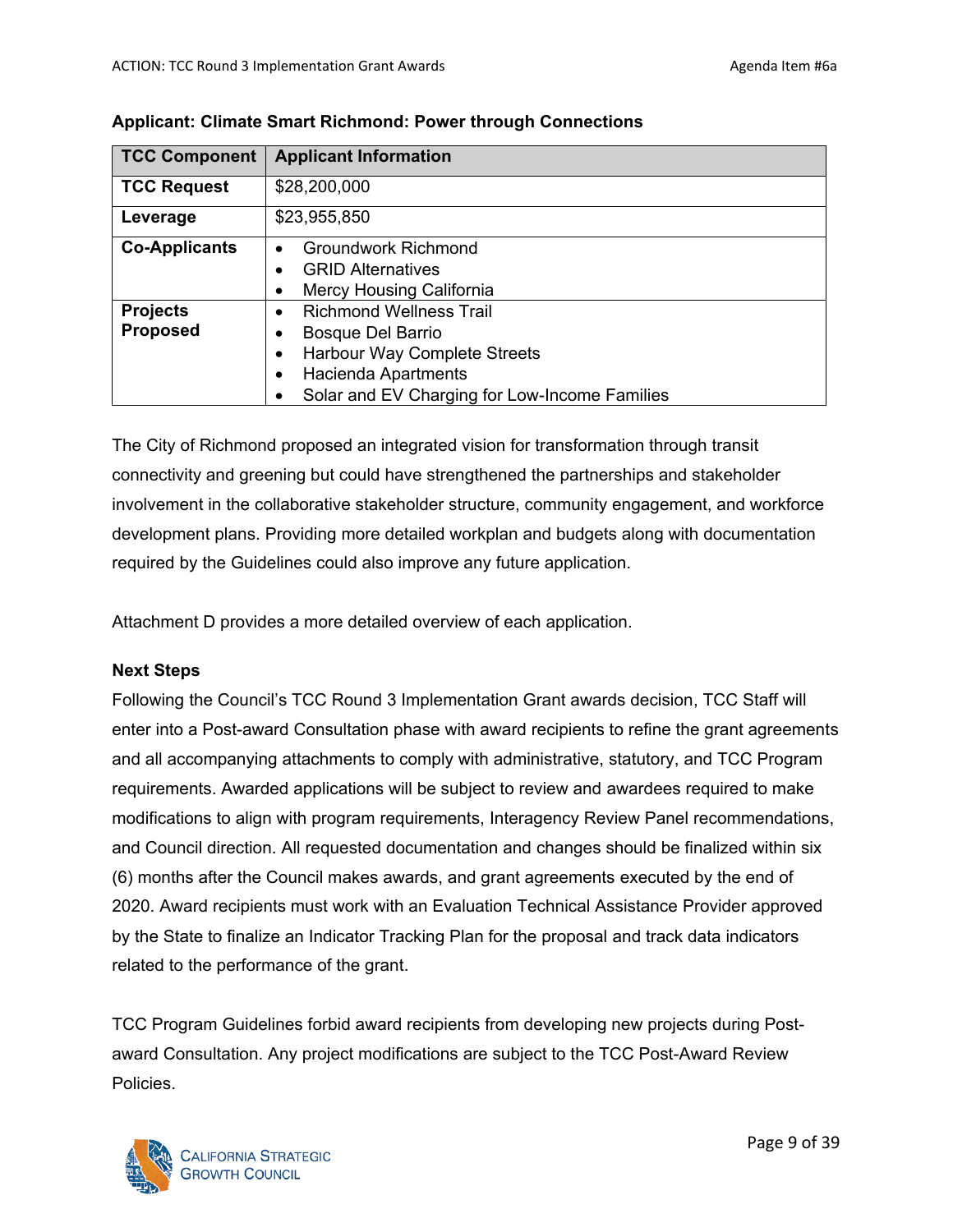TCC Program Staff will also provide feedback on areas for improvement to the City of Richmond, which is not recommended for funding in TCC Round 3. Staff will also explore connecting the City of Richmond with other State agencies with the potential to fund elements of the application.

#### **Council Recommendation:**

TCC Program Staff recommend that the Council award one (1) full Transformative Climate Communities (TCC) Program Round 3 Implementation Grant to the City of Oakland and two (2) partial awards to the City of Riverside and the City of Stockton as described in this staff report.

Should the Council agree with Staff's recommendation, the following language is suggested:

**"I move that the Council approve Fiscal Year 2019-2020 Transformative Climate Communities Program Implementation Grants pursuant to TCC Staff recommendations, making a \$28.2 million award to the City of Oakland - Better Neighborhoods, Same Neighbors: An East Oakland Neighborhoods Initiative, a[n] \$9.08 million award to the City of Riverside - Eastside Climate Collaborative, and a[n] award of at least \$4.86 million to the City of Stockton – Stockton Rising, to be increased to the full amount available based on final Department of Finance reconciliation of 2019-2020 cap-and-trade auction proceeds. Approval of this motion directs TCC Staff to begin the post-award consultation period with awardees to finalize project requirements pursuant to this staff report and TCC Program policies and to make technical amendments to funding availability as additional information becomes available."**

#### **Attachments:**

- Attachment A: Final Application Scores
- Attachment B: Application Summaries and Grant Conditions
- Attachment C: Application Review Process
- Attachment D: Applications Overview

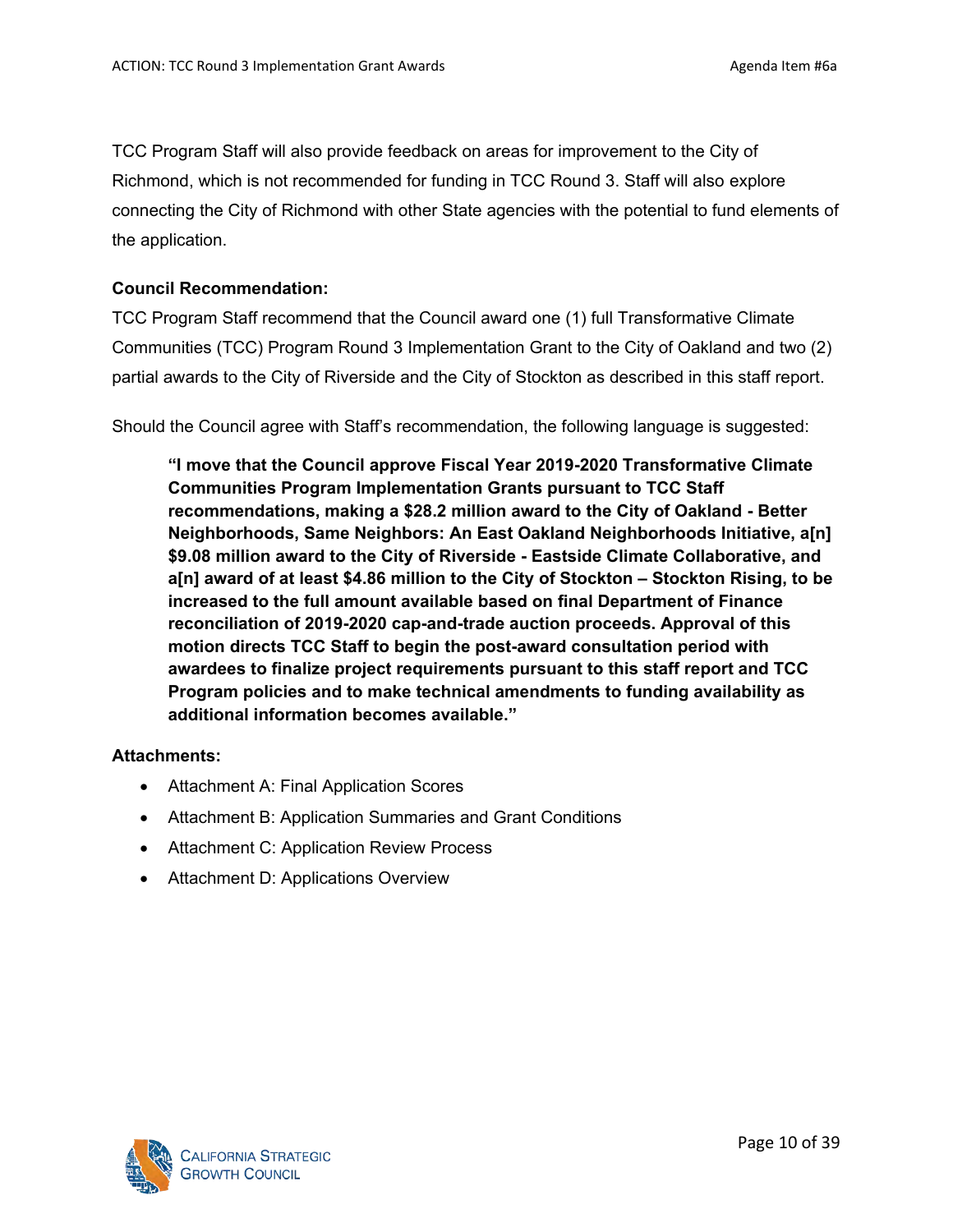# **Attachment A: Grant Conditions**

# **City of Oakland: Better Neighborhoods, Same Neighbors: An East Oakland Neighborhoods Initiative**

#### Grant Conditions & Areas for Improvement to Finalize with TCC Staff:

- Provide additional details on work plans and budgets, and cost-supporting documentation.
- Provide more detailed plans and commitment on the long-term operations and maintenance plans for the projects.
- Modify the bicycle leasing program details to be consistent with State requirements.
- Develop more detailed implementation plans for the tree-planting design phase, outreach plan, and training plan.
- Strengthen the link to career pathways in the Workforce Development Plan and funded projects.
- Provide target training and job placement figures and develop committed partnerships for job placement.
- Revise the Partnership Agreement to include all partners responsible for implementation.

## **City of Riverside: "Eastside Climate Collaborative"**

## Grant Conditions & Areas for Improvement to Finalize with TCC Staff:

- Provide more details on the specific planned activities for the implementation of the Transformative Plans.
- Workforce Development Plan to include a plan for recruiting project residents and overcoming barriers to engagement, in addition to a more detailed curriculum and job placement plan.
- Provide a long-term economic development and local job-creation strategy for the Project Area.
- Include targets for the type or number of activities planned (focus groups, community conversations, etc.) and the number of residents to participate in Resident Leadership Training academies in the Community Engagement Plan.

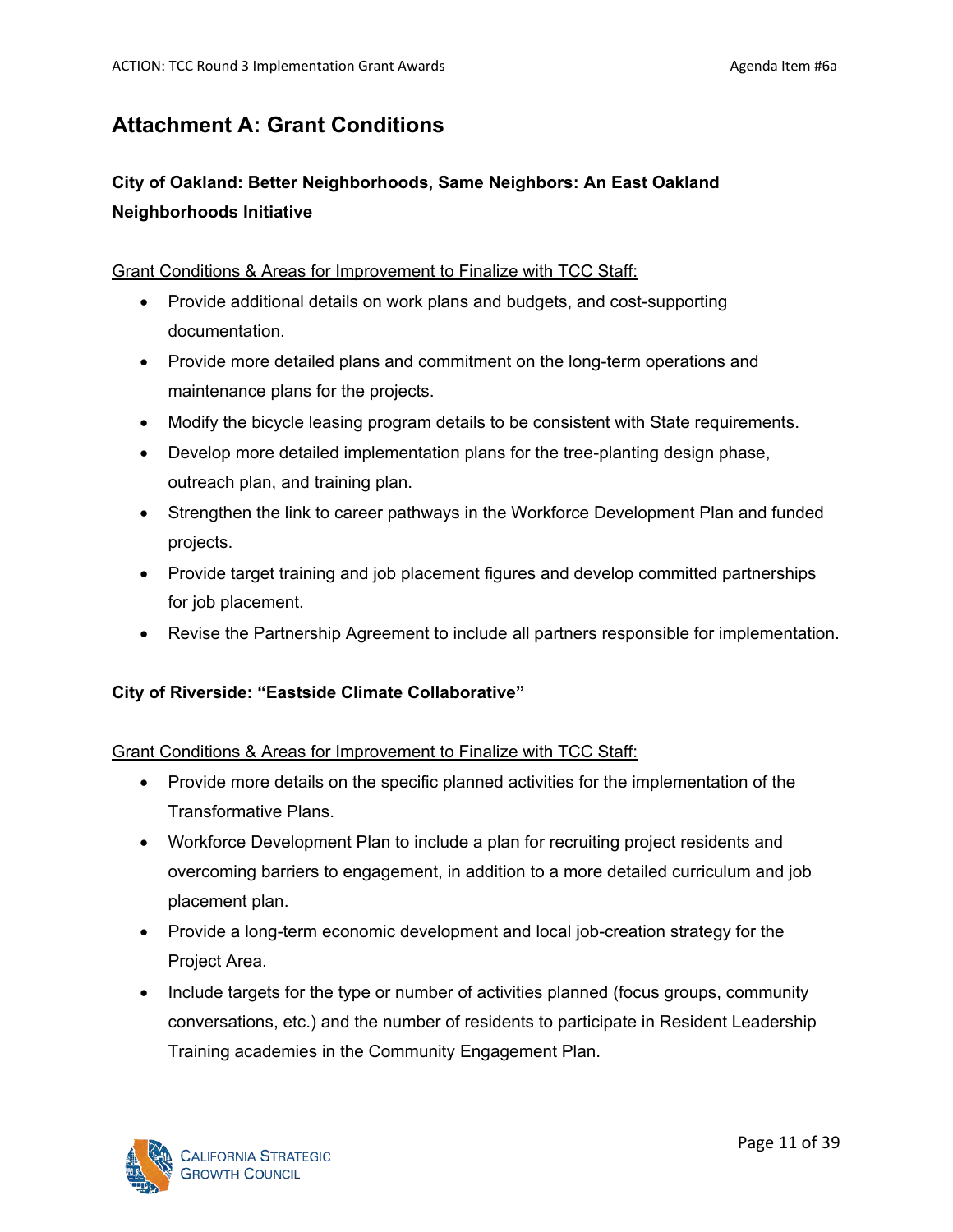• Submit potential negative impacts of the TCC project implementation and the contingency plans for projects that are missing that information in the application.

## **City of Stockton: "Stockton Rising"**

#### Grant Conditions & Areas for Improvement to Finalize with TCC Staff:

- Work with TCC staff to revise transformative plans and proposed projects to match requested amount with available funds
- Diversify community engagement activities to ensure that all community members have access to information, such as door-knocking campaigns and focus groups.
- Include a formal process to collect feedback from the community and define how this feedback will be incorporated into future activities under the grant.
- Update the Collaborative Stakeholder Structure to include representatives from nonpartner community-based organizations and small businesses.
- Revise the Displacement Avoidance Plan to include small businesses polices that are related to identified risks.
- Provide clear timeline and resources dedicated to new displacement avoidance activities included in the plan.
- Provide more details on the requested maintenance cost for the existing 13,000 trees, including the condition of the current urban canopy, types of existing trees, and tree mortality. Pass a resolution to commit long-term resources after the end of the grant term to maintain the urban canopy.
- The "Cafeterias as Places for Learning" project needs to demonstrate support from the School District both for implementation of the project and long-term maintenance. Include programming components to showcase increased access to food for project area residents.

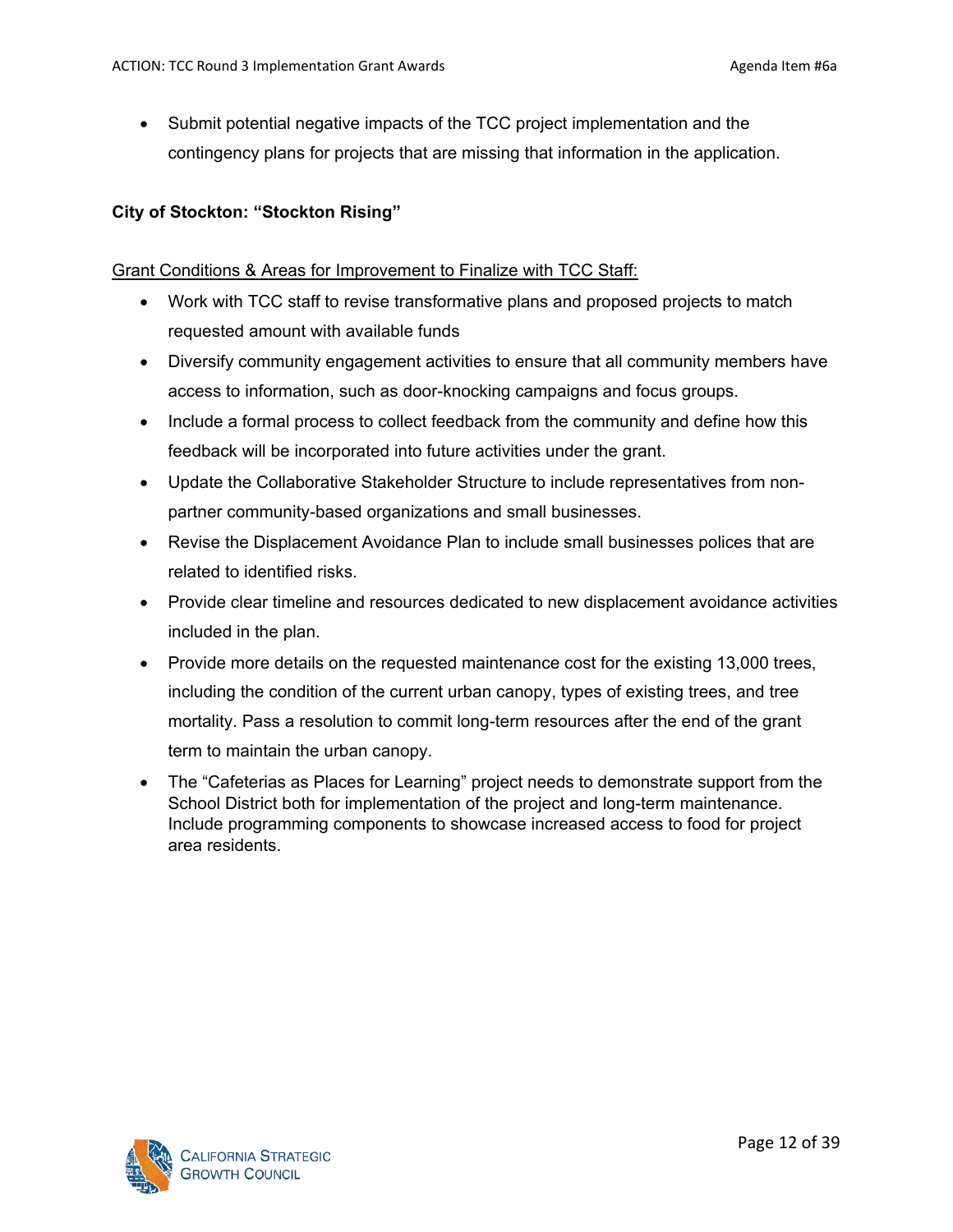# **Attachment B: Application Review Process**

All TCC Implementation grant applications undergo a two-part review process, outlined below.

## **TCC Program Staff Review**

*Completeness Check*: TCC Program Staff reviewed the submitted application materials for completeness. Staff notified applicants if their applications were incomplete and allowed applicants six (6) business days make corrections. Applicants typically have two (2) business days to correct completeness issues, but SGC extended the timeline for Round 3 to accommodate workplace transitions associated with COVID-19. Review Panel members received all application materials, including new and updated documents.

*Threshold Review*: TCC Program Staff conducted reviews of the program threshold requirements outlined in the TCC Guidelines. This included reviewing applications for eligible project areas, readiness, supporting documentation, financial and management capacity, and eligibility of the Projects and Transformative Plans.

*Capacity, Transformative Plans, and Projects*: TCC Program Staff, in collaboration with subject matter experts from other State agencies, reviewed all Capacity, Transformative Plans, and Projects to evaluate their feasibility and compliance with the TCC Guidelines. Using the scoring rubric, TCC Staff provided the Interagency Review Panel with preliminary suggested scores for the Transformative Plans and Projects sections along with evaluation. TCC Program Staff did not make final scoring determinations.

## **Interagency Review Panel**

TCC Program Staff invited reviewers from seven (7) agencies and departments to participate in the 11-member Interagency Review Panel. The Interagency Review Panel included members from:

- California Department of Housing and Community Development
- California Department of Public Health
- California Environmental Protection Agency
- California Natural Resources Agency
- Governor's Office of Planning and Research
- California State Transportation Agency

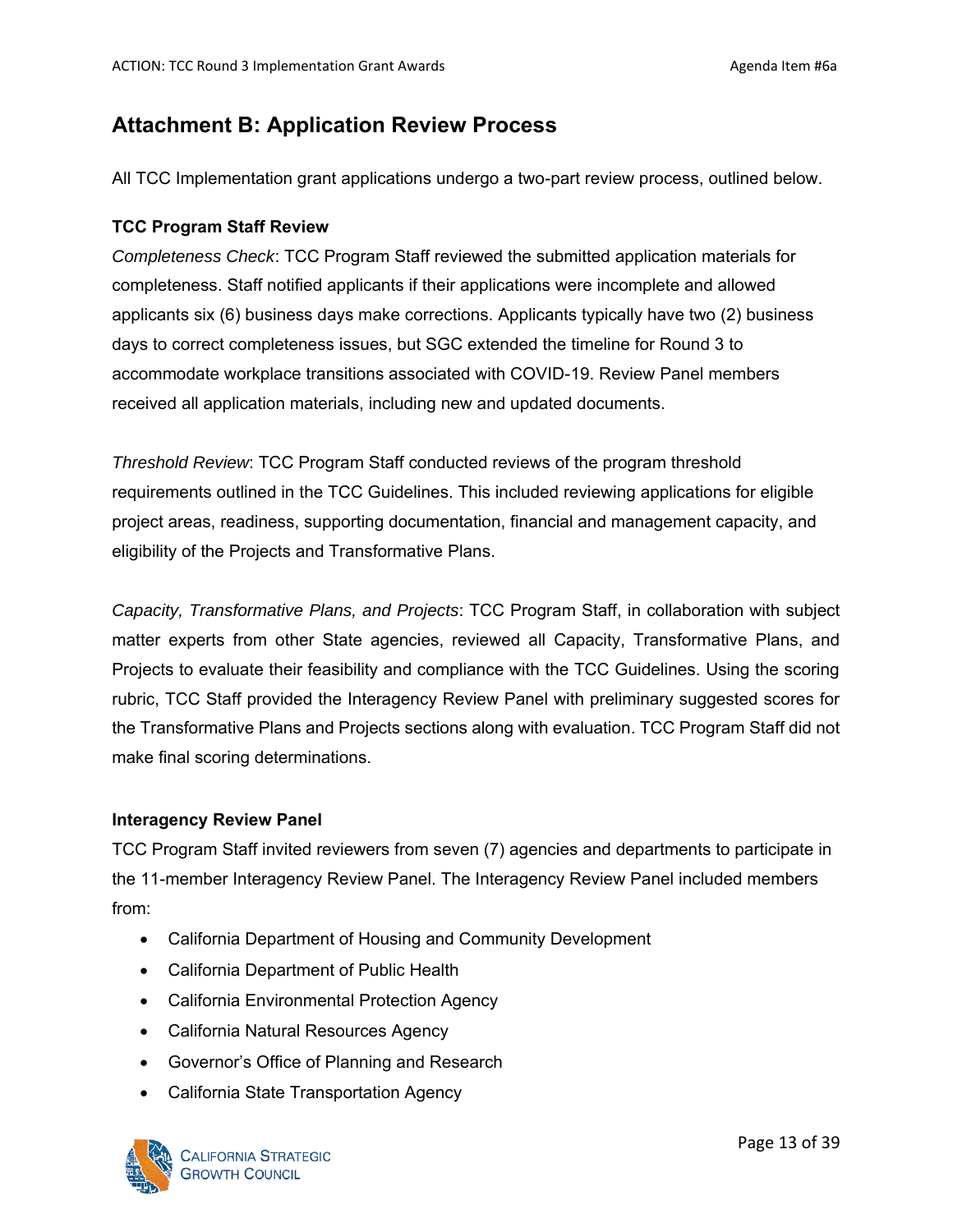• California State Treasurer's Office

Interagency Review Panel members attended a training session to understand TCC program goals and the review process. Each Interagency Review Panel member reviewed all four applications, as well as a document summarizing Program Staff evaluations of the applicants' capacity to implement, and their Transformative Plans and Projects. Prior to the site visits, the Interagency Review Panel convened to coordinate around the goals of each site visit and the major questions applicants needed to clarify.

#### *GHG Scoring*

SGC requires all TCC Implementation Grant applicants to identify at least three (3) projects with quantifiable GHG emission reductions that would be ready at the time of application. In addition, TCC requires at least half of the funding requested to support projects that would result in quantifiable GHG emission reductions. Applicants can earn up to ten (10) points for the Top 3 quantifiable projects ready at the time of application and up to ten (10) points for total GHG reductions from all quantifiable projects. The applicant with the highest GHG reduction estimate received full points in each category, and the others received points relative to the highestscoring applicant. GHG reductions were determined using quantification methodologies developed by the California Air Resources Board (CARB). The Application Technical Assistance Provider calculated the estimated GHG emission reductions for each application, and CARB staff reviewed them. The table below shows the final GHG scores for each applicant. Based on the reduction estimates, scores were allocated proportionally for each application.

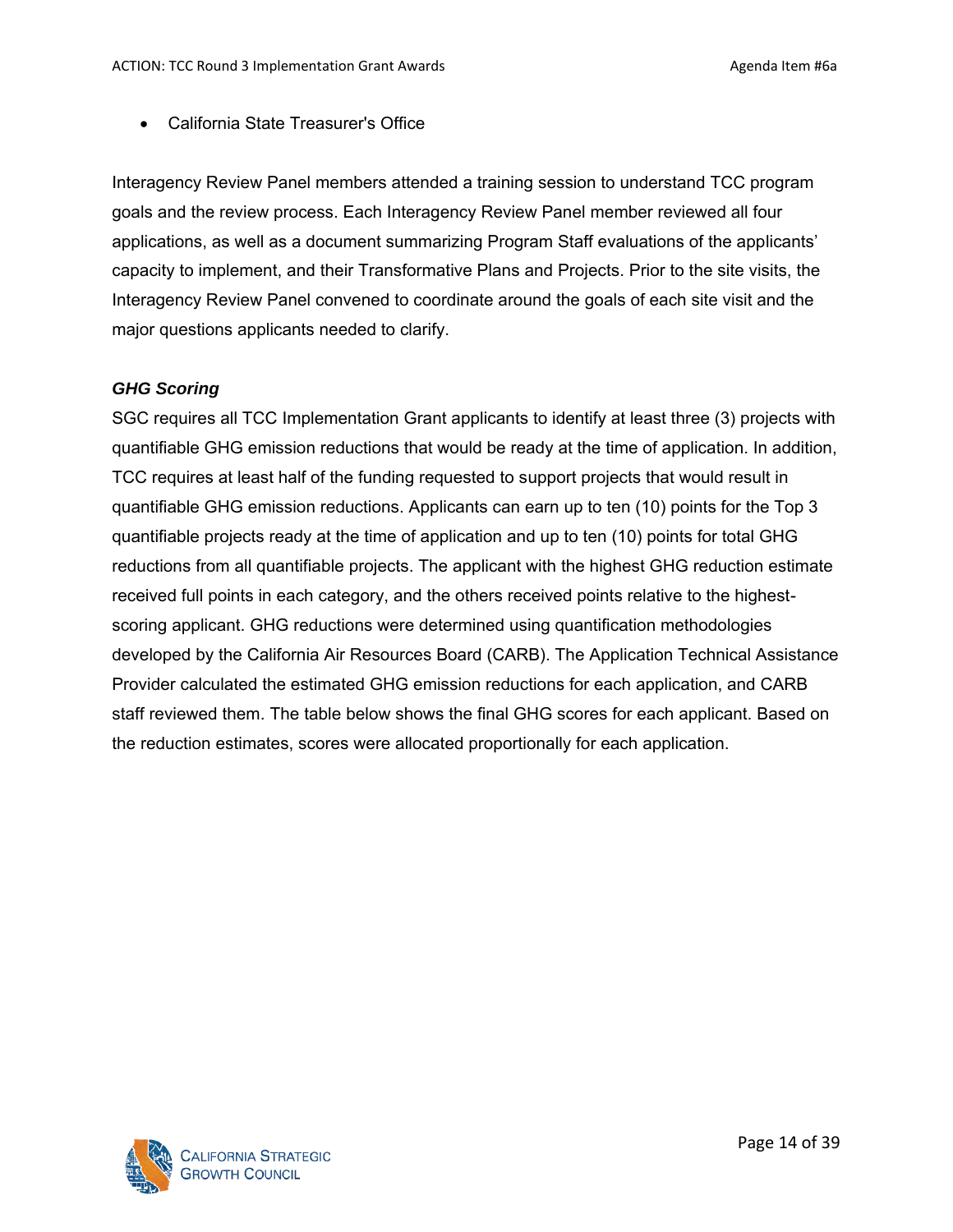| Top <sub>3</sub><br>Quantifiable<br>Projects (10<br>Points) | <b>Stockton</b><br><b>Scores</b> | <b>Richmond</b><br><b>Scores</b> | <b>Riverside</b><br><b>Scores</b> | <b>Oakland</b><br><b>Scores</b> |
|-------------------------------------------------------------|----------------------------------|----------------------------------|-----------------------------------|---------------------------------|
| <b>Total GHG</b>                                            |                                  |                                  |                                   |                                 |
| <b>Emission</b><br><b>Reductions</b><br>(MTCO2e)            | 19,747                           | 23,354                           | 9,660                             | 8,749                           |
| <b>Relative %</b><br>(Based on top<br>score)                | 88%                              | 100%                             | 41%                               | 37%                             |
| <b>Points</b>                                               | 8.8                              | 10                               | 4.1                               | 3.7                             |

| <b>All Quantifiable</b><br>Projects (10<br>Points)                   | <b>Stockton</b><br><b>Scores</b> | <b>Richmond</b><br><b>Scores</b> | <b>Riverside</b><br><b>Scores</b> | <b>Oakland</b><br><b>Scores</b> |  |
|----------------------------------------------------------------------|----------------------------------|----------------------------------|-----------------------------------|---------------------------------|--|
| <b>Total GHG</b><br><b>Emission</b><br><b>Reductions</b><br>(MTCO2e) | 28,432                           | 24,474                           | 24,179                            | 8,749                           |  |
| <b>Relative %</b><br>(Based on top<br>score)                         | 100%                             | 86%                              | 85%                               | 31%                             |  |
| <b>Points</b>                                                        | 10.0                             | 8.6                              | 8.5                               | 3.1                             |  |

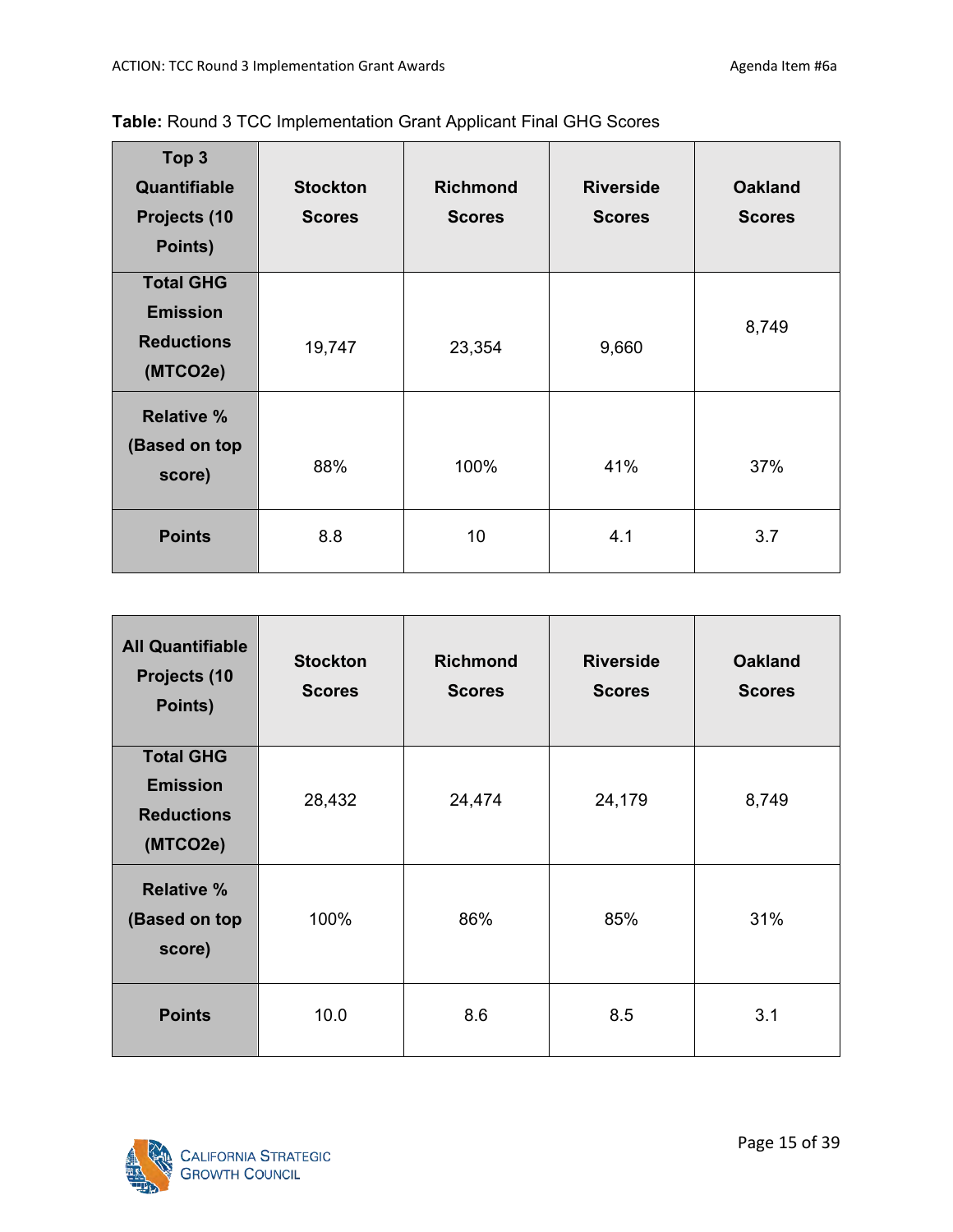# **Attachment C: Final Application Scores**

The scores reflect final scores assigned by the Interagency Review Panel.

| <b>Application Component</b>                                 | <b>Score</b><br><b>Available</b> | <b>Oakland</b> | <b>Richmond</b> | <b>Riverside</b> | <b>Stockton</b> |
|--------------------------------------------------------------|----------------------------------|----------------|-----------------|------------------|-----------------|
|                                                              |                                  |                |                 |                  |                 |
| <b>COMPLETE SCORING</b>                                      | 200                              | 159.8          | 139.5           | 154.8            | 154.0           |
| <b>CRITERIA</b>                                              |                                  |                |                 |                  |                 |
| <b>OBJECTIVES AND VISION</b>                                 | 40                               | 24.5           | 33.9            | 29.6             | 36.2            |
| I. Vision for Transformation                                 | 20                               | 17.0           | 16.7            | 16.2             | 16.2            |
| 1. Vision Statement has been                                 | 5                                | 4.2            | 3.6             | 3.9              | 4.3             |
| designed to meet the needs of                                |                                  |                |                 |                  |                 |
| the Project Area and achieve                                 |                                  |                |                 |                  |                 |
| the TCC Program Objectives.                                  |                                  |                |                 |                  |                 |
| Strategies have been<br>2.                                   | 3                                | 2.5            | 2.9             | 2.5              | 2.5             |
| selected to effectively address                              |                                  |                |                 |                  |                 |
| the Vision Statement.                                        |                                  |                |                 |                  |                 |
| Projects and<br>3.                                           | 5                                | 3.7            | 4.1             | 3.7              | 3.2             |
| <b>Transformative Elements are</b>                           |                                  |                |                 |                  |                 |
| integrated to maximize benefits                              |                                  |                |                 |                  |                 |
| to the Project Area.                                         |                                  |                |                 |                  |                 |
| <b>Proposed Projects</b><br>4.                               | $\overline{2}$                   | 2.0            | 1.9             | 2.0              | 1.8             |
| demonstrate they provide<br>benefits to priority populations |                                  |                |                 |                  |                 |
| as defined by CARB Priority                                  |                                  |                |                 |                  |                 |
| <b>Population Benefit Criteria</b>                           |                                  |                |                 |                  |                 |
| Tables. Refer to the Priority                                |                                  |                |                 |                  |                 |
| <b>Population Benefit Criteria</b>                           |                                  |                |                 |                  |                 |
| Tables, accessible here:                                     |                                  |                |                 |                  |                 |
| www.arb.ca.gov/cci-resources                                 |                                  |                |                 |                  |                 |
| Applicant has provided a<br>5.                               | 5                                | 4.6            | 4.3             | 4.0              | 4.3             |
| holistic, thoughtful description                             |                                  |                |                 |                  |                 |
| of the community resources,                                  |                                  |                |                 |                  |                 |
| assets, and local characteristics                            |                                  |                |                 |                  |                 |
| that make the Project Area                                   |                                  |                |                 |                  |                 |
| ready for transformation and                                 |                                  |                |                 |                  |                 |
| able to achieve the Program                                  |                                  |                |                 |                  |                 |
| Objectives.                                                  |                                  |                |                 |                  |                 |
| <b>II. Greenhouse Gas Emissions</b>                          | 20                               | 6.8            | 18.6            | 12.6             | 18.8            |
| <b>Reductions</b>                                            |                                  |                |                 |                  |                 |
| <b>GHG Emission reduction</b><br>1.                          | 10                               | 3.7            | 10              | 4.1              | 8.8             |
| estimates for top three (3)                                  |                                  |                |                 |                  |                 |
| Projects with highest GHG                                    |                                  |                |                 |                  |                 |
| reduction potentials using                                   |                                  |                |                 |                  |                 |
| CARB approved quantification                                 |                                  |                |                 |                  |                 |
| methodologies that meet                                      |                                  |                |                 |                  |                 |
| readiness requirements at time                               |                                  |                |                 |                  |                 |
| of Application submittal.                                    |                                  |                |                 |                  |                 |

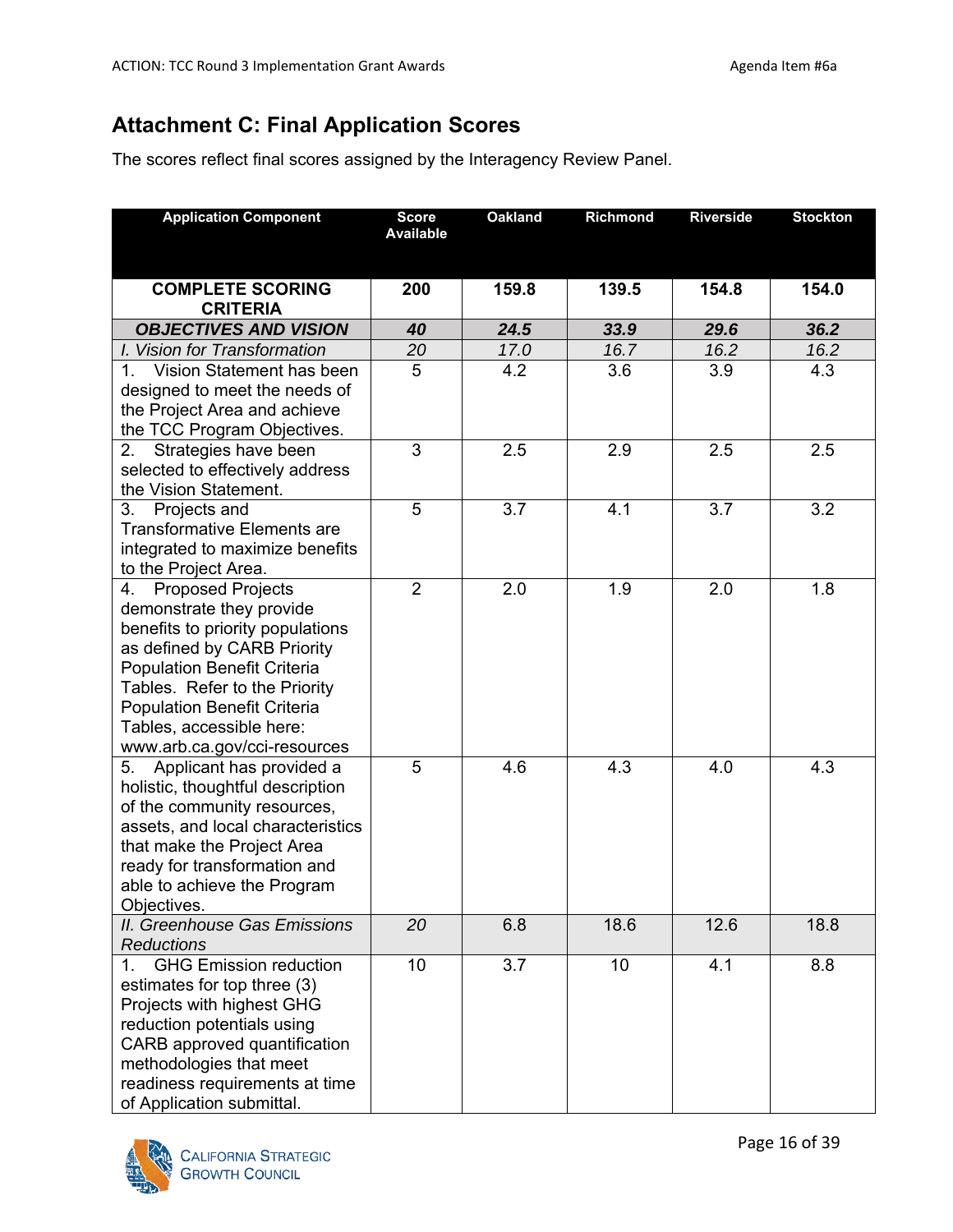| <b>Application Component</b>                                                                                                                                                                 | <b>Score</b><br><b>Available</b> | <b>Oakland</b> | Richmond       | <b>Riverside</b> | <b>Stockton</b> |
|----------------------------------------------------------------------------------------------------------------------------------------------------------------------------------------------|----------------------------------|----------------|----------------|------------------|-----------------|
| <b>GHG Emission reduction</b><br>2.<br>estimates for all projects with<br><b>CARB Quantification</b><br>Methodology.                                                                         | 10                               | 3.1            | 8.6            | 8.5              | 10              |
| <b>CAPACITY</b>                                                                                                                                                                              | 30                               | 27.5           | 21             | 28.5             | 27              |
| I. Financial                                                                                                                                                                                 | 10                               | 9              | 8              | 9.5              | 9               |
| 1. Lead Applicant<br>demonstrates the experience,<br>financial stability and capacity<br>to manage program funds from<br>multiple sources.                                                   | 4                                | 4              | 4              | 4                | 4               |
| Co-applicants demonstrate<br>2.<br>financial stability to manage<br>program funds from multiple<br>sources.                                                                                  | 4                                | 3              | $\overline{2}$ | 3.5              | 3               |
| 3. The Proposal includes<br>funding that exceeds the 50<br>percent (50%) leverage<br>requirement.                                                                                            | $\overline{2}$                   | $\overline{2}$ | $\overline{2}$ | $\overline{2}$   | $\overline{2}$  |
| II. Management and<br>Organization                                                                                                                                                           | 10                               | 9              | 8              | 10               | 10              |
| 1. Lead Applicant<br>demonstrates organizational<br>capacity to implement the TCC<br>Proposal (e.g. has experience<br>managing similar programs<br>and/or long-term grant<br>implementation) | $\overline{4}$                   | 4              | 4              | 4                | $\overline{4}$  |
| 2. Co-applicants demonstrate<br>the experience and<br>organizational capacity to<br>support Lead Applicant in<br>implementation of the TCC<br>Proposal.                                      | 4                                | 3              | $\overline{2}$ | $\overline{4}$   | 4               |
| Public agency partner(s)<br>3.<br>demonstrates a strong<br>commitment to support the<br>implementation of projects and<br>policies included in the TCC<br>Proposal.                          | $\overline{2}$                   | $\overline{2}$ | $\overline{2}$ | $\overline{2}$   | $\overline{2}$  |
| III. Collaborative Stakeholder<br><b>Structure</b>                                                                                                                                           | 10                               | 9.5            | 5              | 9                | 8               |
| 1. Lead Applicant and Co-<br>applicants have established<br>work history, sustained<br>community engagement around<br>climate change, and/or                                                 | 3                                | 3              | $\overline{2}$ | 3                | 3               |

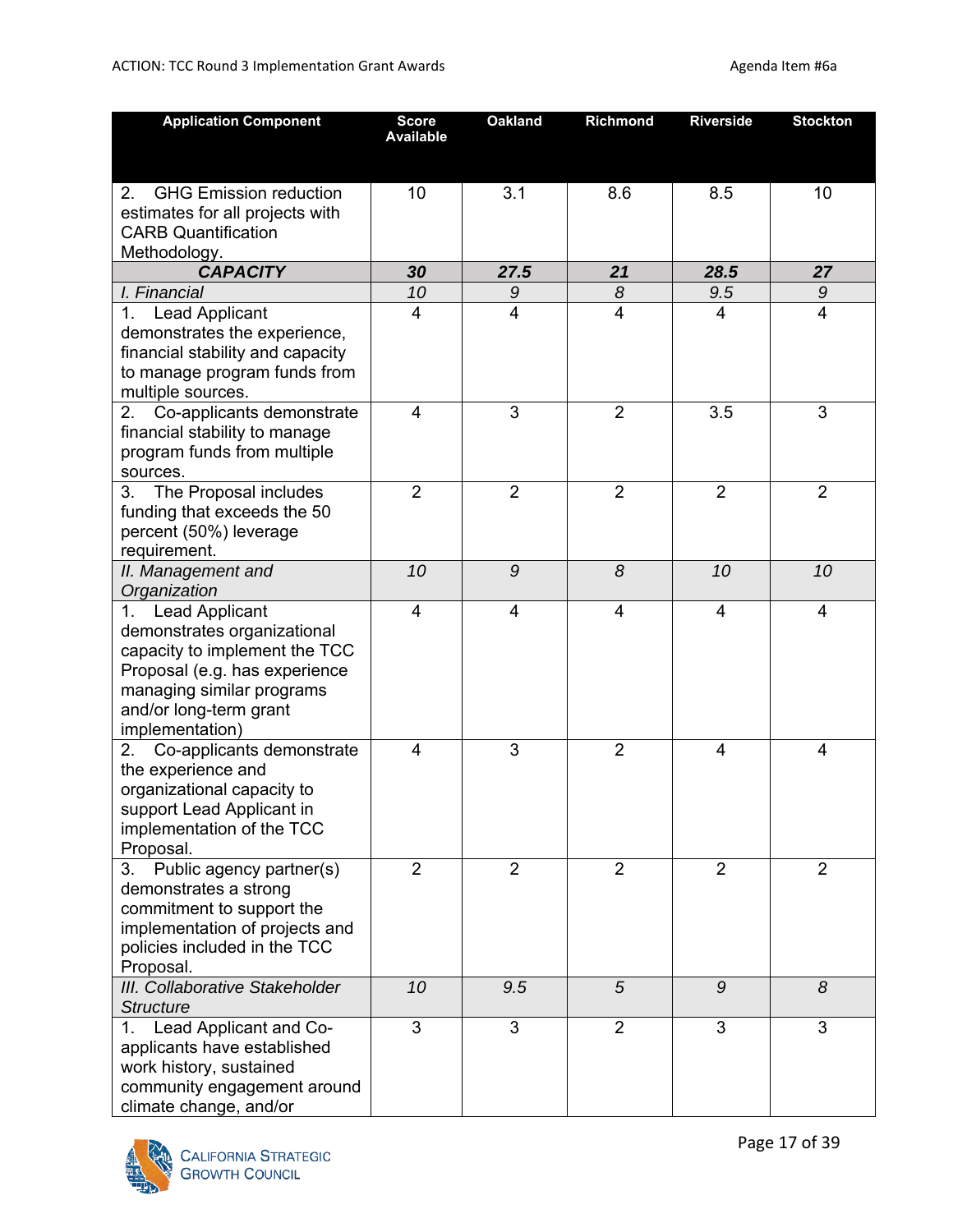| <b>Application Component</b>                                        | <b>Score</b><br><b>Available</b> | <b>Oakland</b> | Richmond       | <b>Riverside</b> | <b>Stockton</b> |
|---------------------------------------------------------------------|----------------------------------|----------------|----------------|------------------|-----------------|
|                                                                     |                                  |                |                |                  |                 |
|                                                                     |                                  |                |                |                  |                 |
| experience working with one or                                      |                                  |                |                |                  |                 |
| more of the following areas:                                        |                                  |                |                |                  |                 |
| disadvantaged communities,                                          |                                  |                |                |                  |                 |
| housing and community                                               |                                  |                |                |                  |                 |
| development, economic                                               |                                  |                |                |                  |                 |
| development, environmental,                                         |                                  |                |                |                  |                 |
| and public health issues.<br><b>Collaborative Stakeholder</b><br>2. | 4                                | $\overline{4}$ | 1              | 3                | 3               |
| Structure is composed of a                                          |                                  |                |                |                  |                 |
| diverse representation of                                           |                                  |                |                |                  |                 |
| residents and key stakeholders                                      |                                  |                |                |                  |                 |
| (e.g., labor unions, nonprofits,                                    |                                  |                |                |                  |                 |
| faith-based groups, community-                                      |                                  |                |                |                  |                 |
| based organizations,                                                |                                  |                |                |                  |                 |
| academics, economic                                                 |                                  |                |                |                  |                 |
| development institutions,                                           |                                  |                |                |                  |                 |
| workforce development groups,                                       |                                  |                |                |                  |                 |
| businesses, representatives                                         |                                  |                |                |                  |                 |
| from local School District,                                         |                                  |                |                |                  |                 |
| <b>Community College District,</b>                                  |                                  |                |                |                  |                 |
| and others).                                                        |                                  |                |                |                  |                 |
| A signed Partnership<br>3.                                          | 3                                | 2.5            | $\overline{2}$ | 3                | 2               |
| Agreement for the Collaborative                                     |                                  |                |                |                  |                 |
| <b>Stakeholder Structure that</b>                                   |                                  |                |                |                  |                 |
| includes all components listed                                      |                                  |                |                |                  |                 |
| in Section II.A.                                                    |                                  |                |                |                  |                 |
| <b>TRANSFORMATIVE</b><br><b>ELEMENTS</b>                            | 75                               | 63             | 42.5           | 54               | 52              |
| I. Community Engagement                                             | 30                               | 25             | 15             | 22               | 22.5            |
| Residents and key<br>1.                                             | 6                                | 6              | 4              | 4                | 6               |
| stakeholders were meaningfully                                      |                                  |                |                |                  |                 |
| involved in the development of                                      |                                  |                |                |                  |                 |
| the Vision Statement and                                            |                                  |                |                |                  |                 |
| selection of Strategies and                                         |                                  |                |                |                  |                 |
| Projects in the Proposal.                                           |                                  |                |                |                  |                 |
| <b>Community Engagement</b><br>2.                                   | 6                                | $\overline{4}$ | $\overline{2}$ | 3.5              | 3               |
| Plan includes detailed                                              |                                  |                |                |                  |                 |
| descriptions and timelines of                                       |                                  |                |                |                  |                 |
| diverse and appropriate                                             |                                  |                |                |                  |                 |
| community engagement<br>activities that will be used                |                                  |                |                |                  |                 |
|                                                                     |                                  |                |                |                  |                 |
| throughout the duration of the                                      |                                  |                |                |                  |                 |
| grant, including how the public<br>will remain engaged and          |                                  |                |                |                  |                 |
| informed.                                                           |                                  |                |                |                  |                 |
| <b>Community Engagement</b><br>3.                                   | 6                                | 5              | 4              | 4.5              | 3.5             |
| Plan present an inclusive                                           |                                  |                |                |                  |                 |

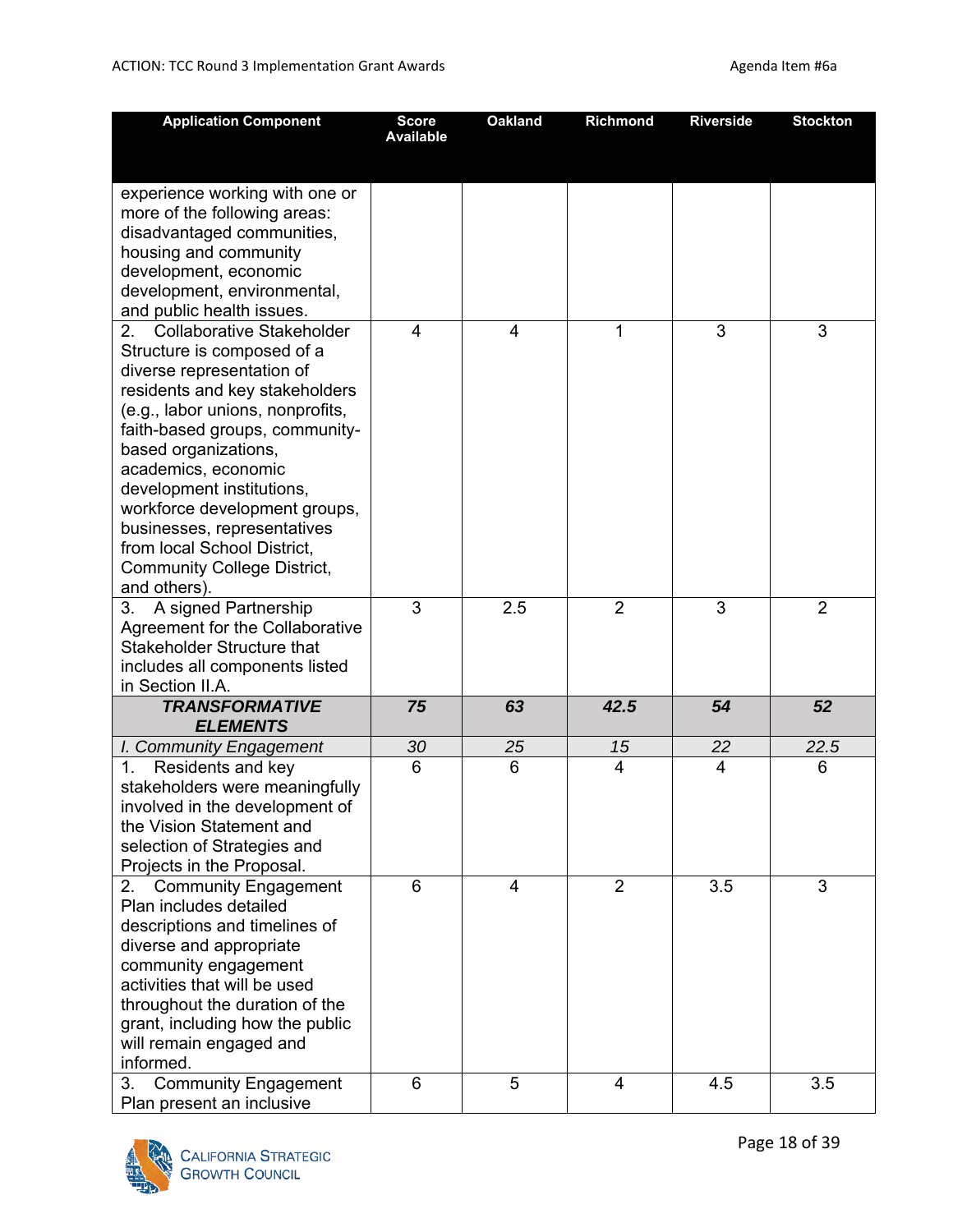| <b>Application Component</b>              | <b>Score</b><br><b>Available</b> | <b>Oakland</b> | Richmond       | <b>Riverside</b> | <b>Stockton</b> |
|-------------------------------------------|----------------------------------|----------------|----------------|------------------|-----------------|
|                                           |                                  |                |                |                  |                 |
| process to receive feedback               |                                  |                |                |                  |                 |
| from the community.                       |                                  |                |                |                  |                 |
| <b>Community Engagement is</b><br>4.      | 6                                | 6              | $\overline{2}$ | 6                | 6               |
| tied to a governance structure            |                                  |                |                |                  |                 |
| that presents the ways in which           |                                  |                |                |                  |                 |
| the community concerns at                 |                                  |                |                |                  |                 |
| large will be taken into                  |                                  |                |                |                  |                 |
| consideration.                            |                                  |                |                |                  |                 |
| Work Plans include clear<br>5.            | 6                                | 4              | 3              | $\overline{4}$   | $\overline{4}$  |
| timelines, discrete tasks, and            |                                  |                |                |                  |                 |
| detailed deliverables. Budgets            |                                  |                |                |                  |                 |
| have adequate detail and                  |                                  |                |                |                  |                 |
| demonstrate financial                     |                                  |                |                |                  |                 |
| feasibility.                              |                                  |                |                |                  |                 |
| II. Displacement Avoidance (15<br>Points) | 15                               | 12             | 11             | 11               | $\overline{7}$  |
| Includes comprehensive<br>1.              | 3                                | 3              | 3              | 3                | 2               |
| description of displacement               |                                  |                |                |                  |                 |
| vulnerability among existing              |                                  |                |                |                  |                 |
| households and small                      |                                  |                |                |                  |                 |
| businesses.                               |                                  |                |                |                  |                 |
| Proposal includes<br>2.                   | 4                                | 3              | 3              | 3                | $\overline{2}$  |
| programmatic activities for               |                                  |                |                |                  |                 |
| implementing of previously                |                                  |                |                |                  |                 |
| adopted policies that avoid               |                                  |                |                |                  |                 |
| displacement of existing                  |                                  |                |                |                  |                 |
| households and small<br>businesses.       |                                  |                |                |                  |                 |
| 3. Proposal includes activities           | 4                                | 3              | 3              | 3                | $\overline{2}$  |
| to promote the adoption of new            |                                  |                |                |                  |                 |
| policies to avoid displacement            |                                  |                |                |                  |                 |
| that align with risks identified in       |                                  |                |                |                  |                 |
| vulnerability assessment.                 |                                  |                |                |                  |                 |
| Work Plans include clear<br>4.            | $\overline{4}$                   | 3              | $\overline{2}$ | $\overline{2}$   | 1               |
| timelines, discrete tasks, and            |                                  |                |                |                  |                 |
| detailed deliverables. Budgets            |                                  |                |                |                  |                 |
| have adequate detail and                  |                                  |                |                |                  |                 |
| demonstrate financial                     |                                  |                |                |                  |                 |
| feasibility.                              |                                  |                |                |                  |                 |
| III. Workforce Development and            | 20                               | 16             | 9              | 12               | 15.5            |
| Economic Opportunities (20                |                                  |                |                |                  |                 |
| Points)                                   |                                  |                |                |                  |                 |
| Explain how the Workforce<br>1.           | 6                                | 6              | 3              | 4                | 6               |
| Development and Economic                  |                                  |                |                |                  |                 |
| Opportunities Plan will fund              |                                  |                |                |                  |                 |
| training that leads to career             |                                  |                |                |                  |                 |
| pathways and high-quality jobs            |                                  |                |                |                  |                 |

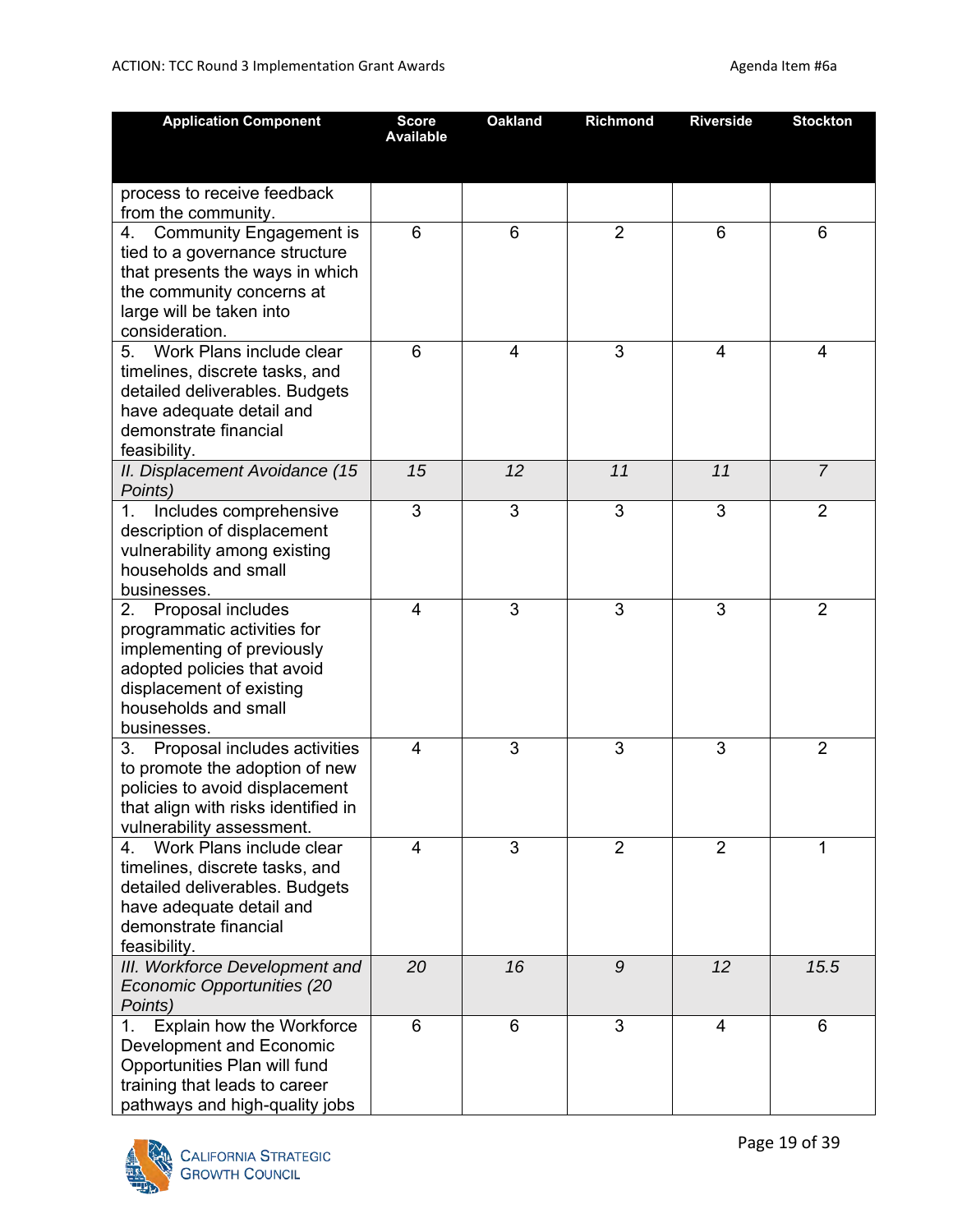| <b>Application Component</b>                       | <b>Score</b><br><b>Available</b> | <b>Oakland</b> | Richmond       | <b>Riverside</b> | <b>Stockton</b> |
|----------------------------------------------------|----------------------------------|----------------|----------------|------------------|-----------------|
|                                                    |                                  |                |                |                  |                 |
| for residents of the Project Area                  |                                  |                |                |                  |                 |
| and individuals with                               |                                  |                |                |                  |                 |
| employment barriers.                               |                                  |                |                |                  |                 |
| 2. Explain how the Workforce                       | 6                                | $\overline{4}$ | 1              | 3                | 4.5             |
| <b>Development and Economic</b>                    |                                  |                |                |                  |                 |
| <b>Development Opportunities</b>                   |                                  |                |                |                  |                 |
| Plan will lead to the creation of                  |                                  |                |                |                  |                 |
| high-quality jobs for residents of                 |                                  |                |                |                  |                 |
| the Project Area and individuals                   |                                  |                |                |                  |                 |
| with employment barriers in                        |                                  |                |                |                  |                 |
| industries related to the                          |                                  |                |                |                  |                 |
| Projects.<br>3. Work Plans include clear           | 8                                | 6              | 5              | 5                | 5               |
| timelines, discrete tasks, and                     |                                  |                |                |                  |                 |
| detailed deliverables. Budgets                     |                                  |                |                |                  |                 |
| have adequate detail and                           |                                  |                |                |                  |                 |
| demonstrate financial                              |                                  |                |                |                  |                 |
| feasibility.                                       |                                  |                |                |                  |                 |
| IV. Climate Adaptation and                         | 10                               | 10             | 7.5            | 9                | $\overline{7}$  |
| <b>Resiliency (10 Points)</b>                      |                                  |                |                |                  |                 |
| 1. Proposal describes the                          | $\overline{2}$                   | $\overline{2}$ | $\overline{2}$ | $\overline{2}$   | $\overline{2}$  |
| climate change risks and                           |                                  |                |                |                  |                 |
| exposures within the Project                       |                                  |                |                |                  |                 |
| Area.                                              |                                  |                |                |                  |                 |
| Proposal analyzes the<br>2.                        | $\overline{2}$                   | $\overline{2}$ | 1              | $\overline{2}$   | 1               |
| impact of climate change risks                     |                                  |                |                |                  |                 |
| and exposures on both the                          |                                  |                |                |                  |                 |
| community and built<br>environment.                |                                  |                |                |                  |                 |
| 3. Proposal describes                              | 3                                | 3              | 2.5            | $\overline{2}$   | $\overline{2}$  |
| process to identify and prioritize                 |                                  |                |                |                  |                 |
| actions for addressing risks for                   |                                  |                |                |                  |                 |
| vulnerable populations and to                      |                                  |                |                |                  |                 |
| increasing resiliency of                           |                                  |                |                |                  |                 |
| proposed infrastructure                            |                                  |                |                |                  |                 |
| projects.                                          |                                  |                |                |                  |                 |
| Proposal describes<br>4.                           | 3                                | 3              | $\overline{2}$ | 3                | $\overline{2}$  |
| process to identify and prioritize                 |                                  |                |                |                  |                 |
| actions to increase resiliency of                  |                                  |                |                |                  |                 |
| proposed infrastructure projects                   |                                  |                |                |                  |                 |
| using local planning documents                     |                                  |                |                |                  |                 |
| and/or the CARB co-benefits                        |                                  |                |                |                  |                 |
| calculator.                                        |                                  |                |                |                  |                 |
| <b>PROJECTS</b>                                    | 50                               | 40.5           | 35.7           | 38.5             | 35.0            |
| I. Project Design and Feasibility<br>$(30$ Points) | 30                               | 24.0           | 22.5           | 24.5             | 22.0            |

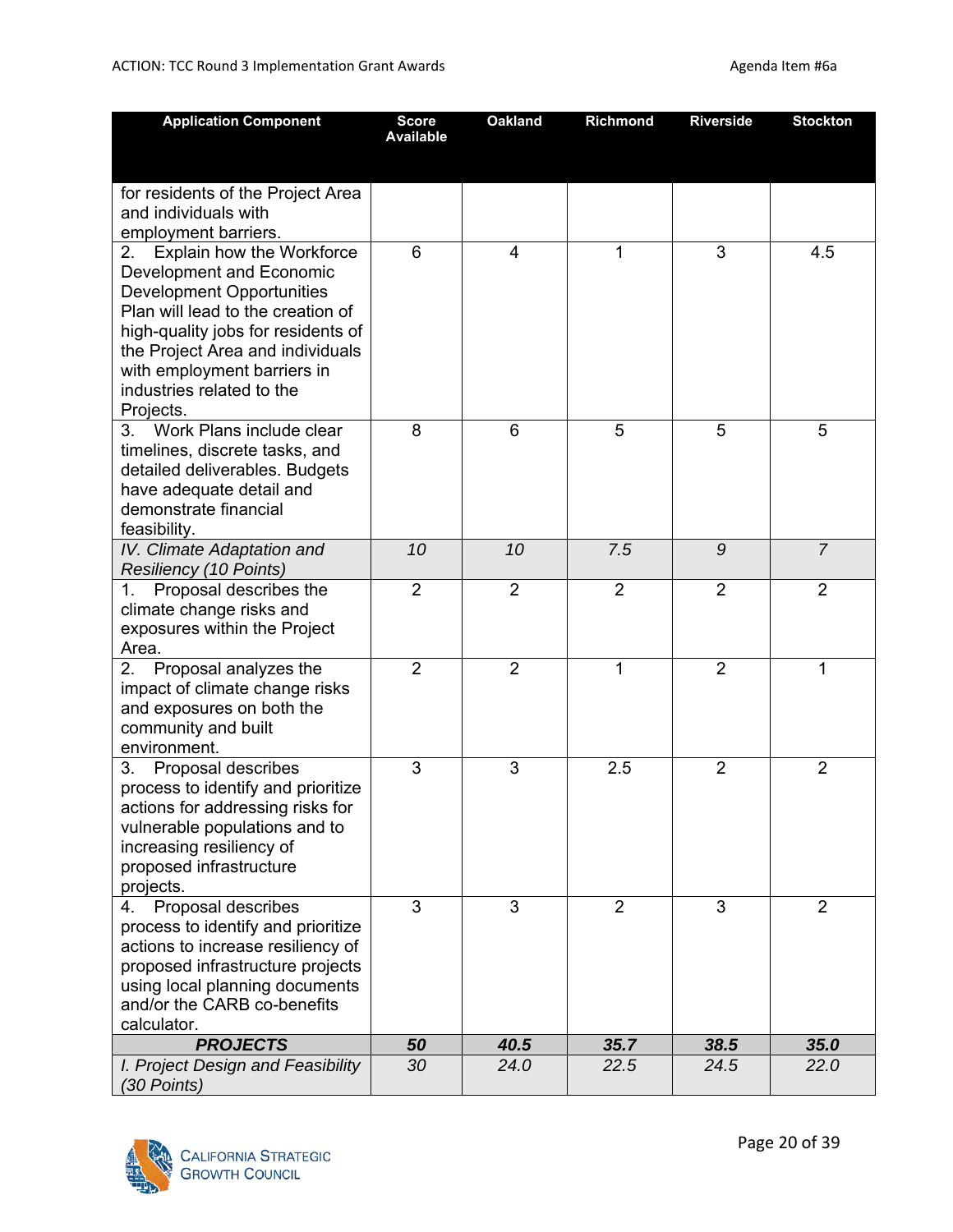| <b>Application Component</b>                                                                                                                                                                                                                  | <b>Score</b><br><b>Available</b> | <b>Oakland</b> | <b>Richmond</b> | <b>Riverside</b> | <b>Stockton</b> |
|-----------------------------------------------------------------------------------------------------------------------------------------------------------------------------------------------------------------------------------------------|----------------------------------|----------------|-----------------|------------------|-----------------|
|                                                                                                                                                                                                                                               |                                  |                |                 |                  |                 |
| Projects have been<br>1.<br>designed to meet the<br>community needs. This<br>includes, but is not limited to,<br>appropriate scope, scale,<br>components, etc.                                                                                | 5                                | 4.0            | 4.5             | 4.0              | 4.1             |
| 2.<br>Work Plans include clear<br>timelines, discrete tasks, and<br>detailed deliverables. Budgets<br>have adequate detail and<br>demonstrate financial<br>feasibility.                                                                       | 15                               | 11.4           | 9.8             | 11.5             | 9.3             |
| 3. Readiness documentation<br>(e.g., CEQA, site control,<br>permits) demonstrate that<br>readiness has been met at<br>application or within one (1)<br>year of grant execution.                                                               | 10                               | 8.6            | 8.2             | 9.0              | 8.6             |
| II. Implementation (20 Points)                                                                                                                                                                                                                | 20                               | 16.5           | 13.2            | 14.0             | 13.0            |
| Projects address climate<br>1.<br>adaptation and resiliency goals<br>for the Project Area.                                                                                                                                                    | 5                                | 4.5            | 3.7             | 3.8              | 2.9             |
| Projects provide multiple<br>2.<br>community benefits to the<br>Project Area (e.g., education,<br>ongoing engagement,<br>economic opportunities).                                                                                             | 5                                | 4.2            | 3.8             | 3.7              | 3.9             |
| 3. Applicant has identified<br>potential negative impacts of<br>each project (e.g. temporary<br>relocation, disruption during<br>construction, potential<br>displacement) and developed<br>mitigation strategies and/or<br>contingency plans. | 5                                | 3.8            | 2.0             | 2.7              | 3.1             |
| Projects include clear plans<br>4.<br>for long-term operations and<br>maintenance, including<br>coordination with appropriate<br>responsible parties.                                                                                         | 5                                | 4.0            | 3.7             | 3.8              | 3.1             |
| <b>PRO-HOUSING POLICY</b>                                                                                                                                                                                                                     | $\overline{5}$                   | $\overline{5}$ | $\overline{5}$  | $5\phantom{1}$   | $5\phantom{.0}$ |
| <b>INCENTIVE</b><br>I. Pro-Housing Policy Incentive                                                                                                                                                                                           | 5                                | 5              | 5               | 5                | 5               |
| (5 Points)                                                                                                                                                                                                                                    |                                  |                |                 |                  |                 |
| Project Area jurisdiction has<br>adopted at least two policies                                                                                                                                                                                | 5                                | 5              | 5               | 5                | 5               |

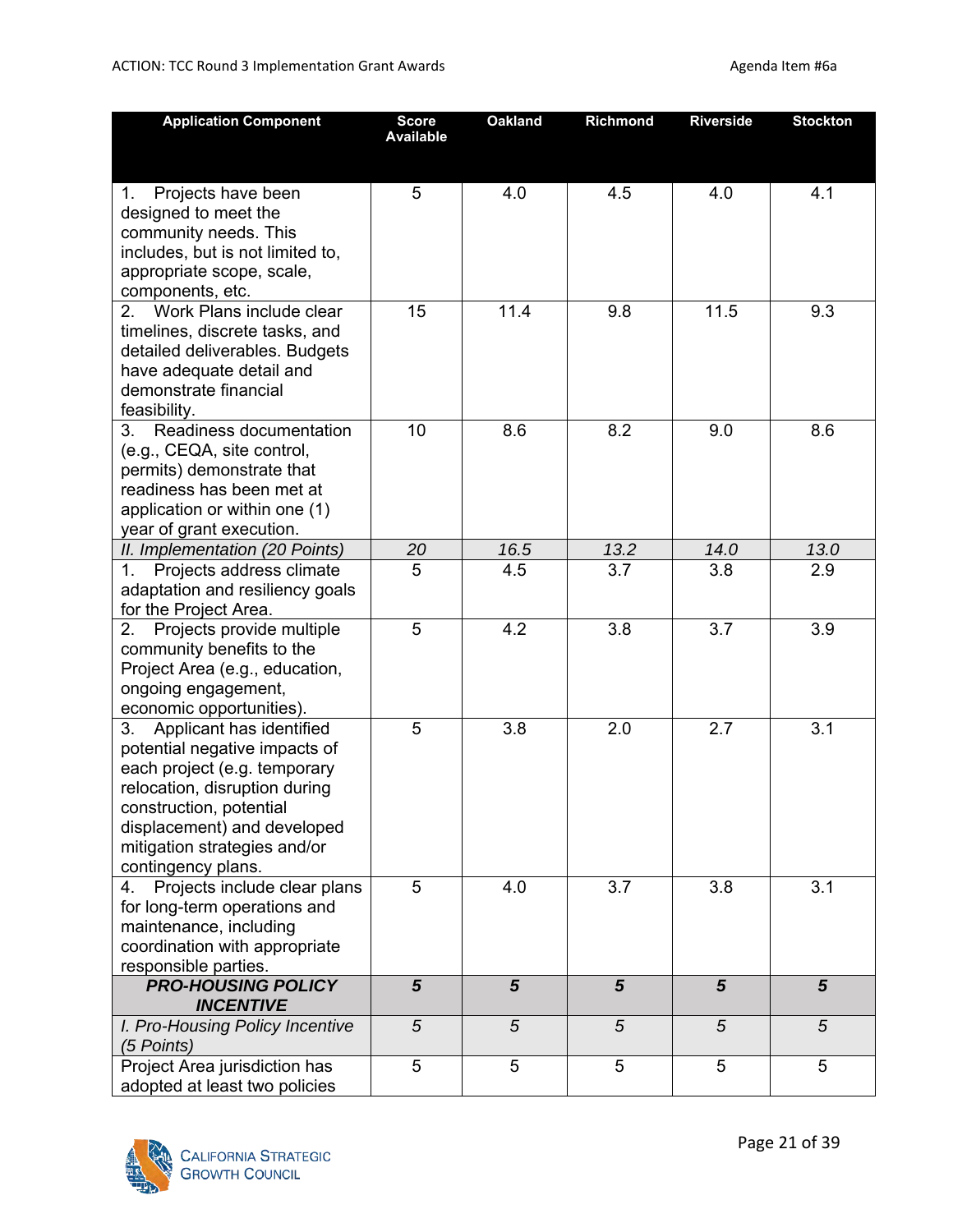| <b>Application Component</b>                       | <b>Score</b><br>Available | Oakland | Richmond | Riverside | <b>Stockton</b> |
|----------------------------------------------------|---------------------------|---------|----------|-----------|-----------------|
| from Pro-housing Policies listed<br>in Appendix D. |                           |         |          |           |                 |

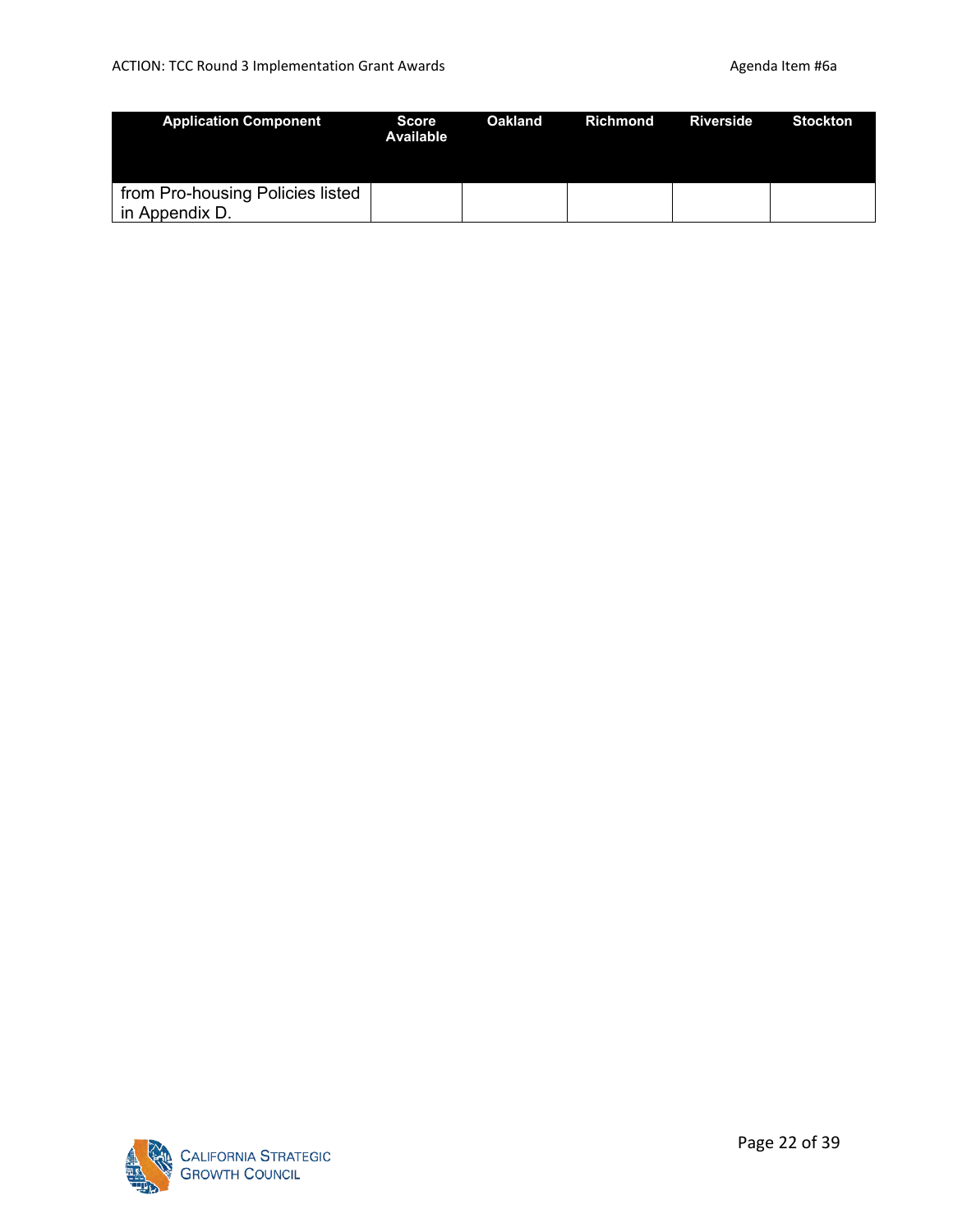# **Attachment D: Applications Overview**

## **Better Neighborhoods, Same Neighbors: An East Oakland Neighborhood Initiative**

**Project Title:** Better Neighborhoods, Same Neighbors: An East Oakland Neighborhood Initiative

#### **Lead Applicant:** City of Oakland

**Co-Applicants:** Related CA/ACTS Community Development Corporation, East Bay Permanent Real Estate Collaborative, East Bay Regional Parks District, Black Cultural Zone Community Development Corporation, Oakland Parks and Recreation Foundation, Planting Justice, Higher Ground Neighborhood Development Corporation

#### **Grant Funds Requested:** \$28,200,000

**Leverage Funding:** \$34,491,612

**Project Area Size:** 4.96 sq. mi.

**Project Area Population & Demographics:** The proposed TCC Project Area in East Oakland is comprised of six (6) neighborhoods with a total population of 41,566. The current ethnic breakdown is approximately 28% African American and 59% Latino, with significant shifts occurring over the last 10 years resulting in a higher percentage of Latinos and lower percentage of African Americans. The Project Area faces health risks due to disproportionate exposure to air pollution sources from industry, the I-880 freeway, and Port of Oakland. The Project Area residents also face economic challenges: 36% of families live below the poverty level; 36% homeownership rate; 39% of residents have no high school diploma.

**Description:** The six-neighborhood proposal builds on a year-long, community-led process that formed a partnership between the East Oakland Neighborhood Initiative (EONI) and the City of Oakland. The City is proposing a suite of Projects including a 55-unit affordable housing community for low-income renters, with 25% of the units designated for the unhoused population, that also includes a health clinic. The City proposes a bike share and youth education project that celebrates local art, culture, and promotes accessible transportation. The Planting Justice Aquaponics Farm and the San Leandro Creek Urban Greenway provide connectivity to two community assets: the MLK Shoreline Park and the Planting Justice nursery, which provides organic and health food and food-producing plants available to a community. 2,000 trees will be planted throughout the project area to promote healthier surroundings. Co-Applicants Black Cultural Zone, Planting Justice, East Bay Permanent Real Estate Collaborative plan to support each other in their community engagement, displacement avoidance, and workforce development efforts to form a Small Business Alliance and stabilize housing through Accessory Dwelling Unit (ADU) housing production, while creating jobs in construction, community greening, and bike maintenance and repair.

**Climate Adaptation and Resiliency:** Oakland faces multiple climate risks including heat, drought, coastal (bay) and urban floods, sea-level rise (SLR) and wildfires. For the Project Area in particular, located in the flatlands of Oakland, SLR is a significant climate threat. Combined sea level rise, groundwater flooding, and an urban heat island as a result of low tree canopy compounds health impacts.

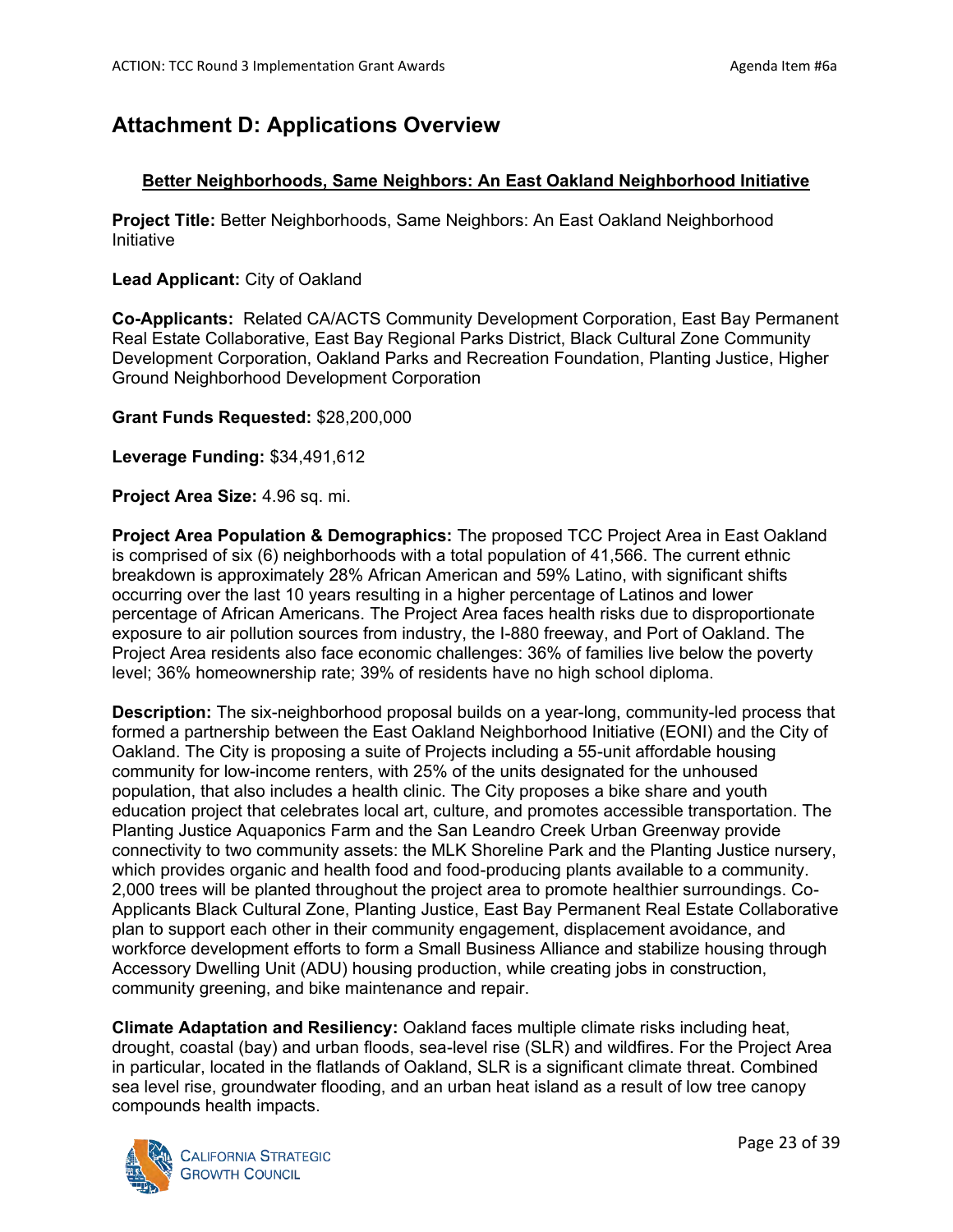The proposal includes urban greening to address the Project Area's urban heat island, as well as an affordable housing project to that helps improve transportation access, and further mitigate heat island effects with an onsite community garden and living walls.

#### **TCC Funded Projects:**

## **95th and International Housing, Health, & Connectivity (Equitable Housing and Neighborhood Development Strategy)**

#### **Quantifiable Project**

The 95<sup>th</sup> and International housing project proposes to create 55 units of 100% affordable housing. Housing ranges from studios to 3 bedrooms all 100% affordable for persons with income levels that range between 20% to 50% of AMI and 25% of the units designated for homeless populations. The Project will also include 2,514 square feet of community serving space on the ground floor anticipated to be a community health clinic. Amenities will include community room, bike storage, laundry room, computer lab, tot lot, open space areas, and patios/balconies. The landscaping and green elements, including a community garden will be completed in partnership with Planting Justice, another Co-Applicant. The housing will have solar panels. Sustainable transportation improvements will include curb ramp improvements at two intersections and planted traffic circles at four intersections in the vicinity.

## **Higher Ground Scraper Bike Team Bike Share and Youth Development Project (Transit Access and Mobility Strategy)**

## **Quantifiable Project**

The Higher Ground / Scraper Bike Team (SBT) Bike Share and Youth Development Project proposes to create a permanent facility that stores, lends and repairs bikes at the Martin Luther King Branch of the Oakland Public Library (MLK Library Shed), and will train youth to encourage greater use of active transportation though bike education programming and access to the Scraper Bike lending program. The new bike share program includes the purchase and installation of two bike sheds for publicly accessible bicycle parking, 500 bicycles, and staff costs to develop infrastructure to operate and maintain program. The Project will also operate afterschool enrichment classes for elementary and middle schoolers on bike safety, bike repair and maintenance.

## **Community Greening (Urban Greening and Green Infrastructure Strategy) Quantifiable Project**

The Community Greening Project, led by Oakland Parks and Recreation Foundation (OPRF), will plant 2,000 trees in the Project Area through a combination of street trees and trees on privately owned properties. Trees will also be locally sourced from the Planting Justice nursery. The project will include a community planning process for developing the tree planting plan. The project will also fund a flood mitigation study to address another key climate vulnerability of the Project Area, sea level rise, in addition to urban heat island impacts.

## **San Leandro Creek Urban Greenway (Health and Well-Being Strategy) Non-Quantifiable Project**

The San Leandro Creek Urban Greenway is a 1.2-mile trail to be constructed by the Alameda County Flood District for active transportation, recreation, access to open space, and interpretive programming. The project proposes to fund additional park amenities and the Greenway's operation, which includes a full-time Park Ranger and a Naturalist. The project creates continuous and safe route access for the public with key community gateways including

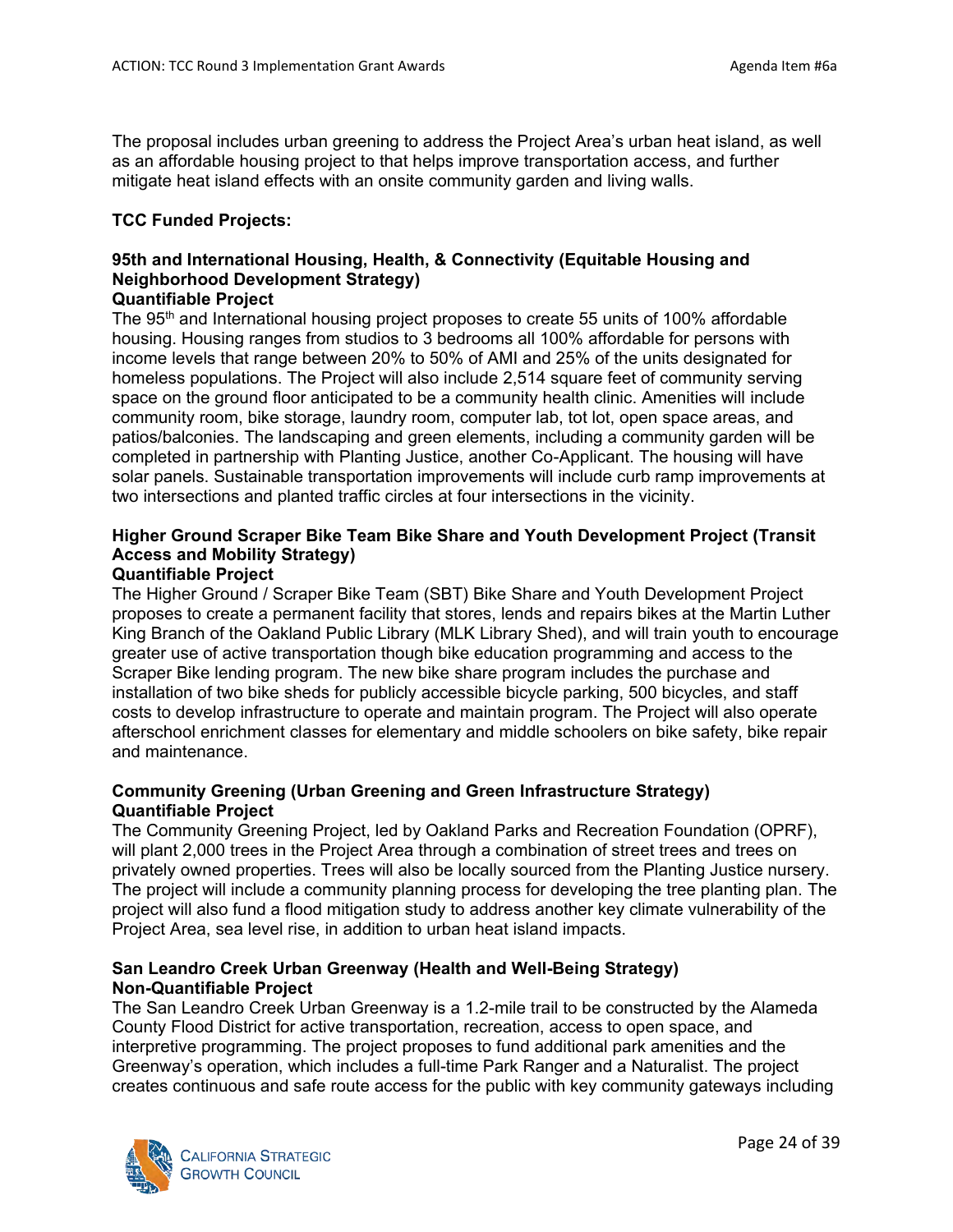connection to nearby schools, access to neighborhood and regional parks and to the Planting Justice nursery which provides produce to Sobrante Park residents.

## **Planting Justice Aquaponics Farm and Food Hub (Health and Well-Being Strategy) Non-Quantifiable Project**

The Aquaponics Farm and Food Hub project acquires a historic 3-acre nursery to build out an urban aquaponics farm that addresses the community's food-dessert. The site aims to produce 100,000s lbs. of organic produce, create 27 living-wage jobs, and serve youth education, health/wellness, community development, and business incubation programming. The farm demonstrates climate-emergency farming; resistant to drought, fire, air pollution and heatbursts. Employment to Project Area residents will come from the considerable amount of demolition, toxic waste removal and abatement.

#### **Leverage Projects:** None identified.

**Community Engagement:** The plan proposes to hire two community engagement staff, called "Community Builders", who will lead resident outreach and engagement including "Hard to Reach" individuals, businesses, entrepreneurs and artists, faith-based, community and cultural organizations and other Stakeholders. The plan proposed to establish a Small Business Alliance in order to cultivate a vibrant commercial corridor, support the Small Business Alliance, and seek input to establish a community benefits district to operate and maintain the San Leandro Creek Urban Greenway.

**Workforce Development:** The plan proposed to partner with long-standing employment trainers: Cypress Mandela Training Center (CMTC), West Oakland Job Resource Center (WOJRC), and Merritt Community College in order to provide high-quality jobs in priority sectors: advanced manufacturing, health care, construction and others such as community greening and bike maintenance and repair. The proposal includes hiring a Career Navigator to recruit residents for jobs and conduct engagement to determine local staffing and training needs.

**Displacement Avoidance:** The plan proposes to implement a three-phase process to prevent residential and small business displacement in the project area, focusing on Protection, Stabilization, and Accessory Dwelling Unit (ADU) housing Production. EB PREC will hire two (2) full-time local Organizers & one (1) Project Manager to provide anti-displacement outreach, education, and organizing in the Project Area through door-knocking, housing cafes, workshops, community and house meetings, and presentations. The organizers will connect with a minimum of 100 residential contacts per week, totaling over 14,000 unique contacts, in an effort to connect them with tenant, workforce, and small business resources.

**Collaborative Stakeholder Structure:** The Collaborative Stakeholder Structure is referred to as the "TCC Stakeholder Committee" and includes a governing council with representation of 21 members, 9 of which will be comprised of the Lead Applicant and Co-applicants, and 12 of which will be comprised of representatives from the TCC Project Area communities. Community members of the Stakeholder Committee will be a resident or operate a business or organization with an address in the project area. The Stakeholder Committee's goal is to provide guidance and resources to ensure the projects funded by TCC are on track and outcomes are achieved or exceeded.

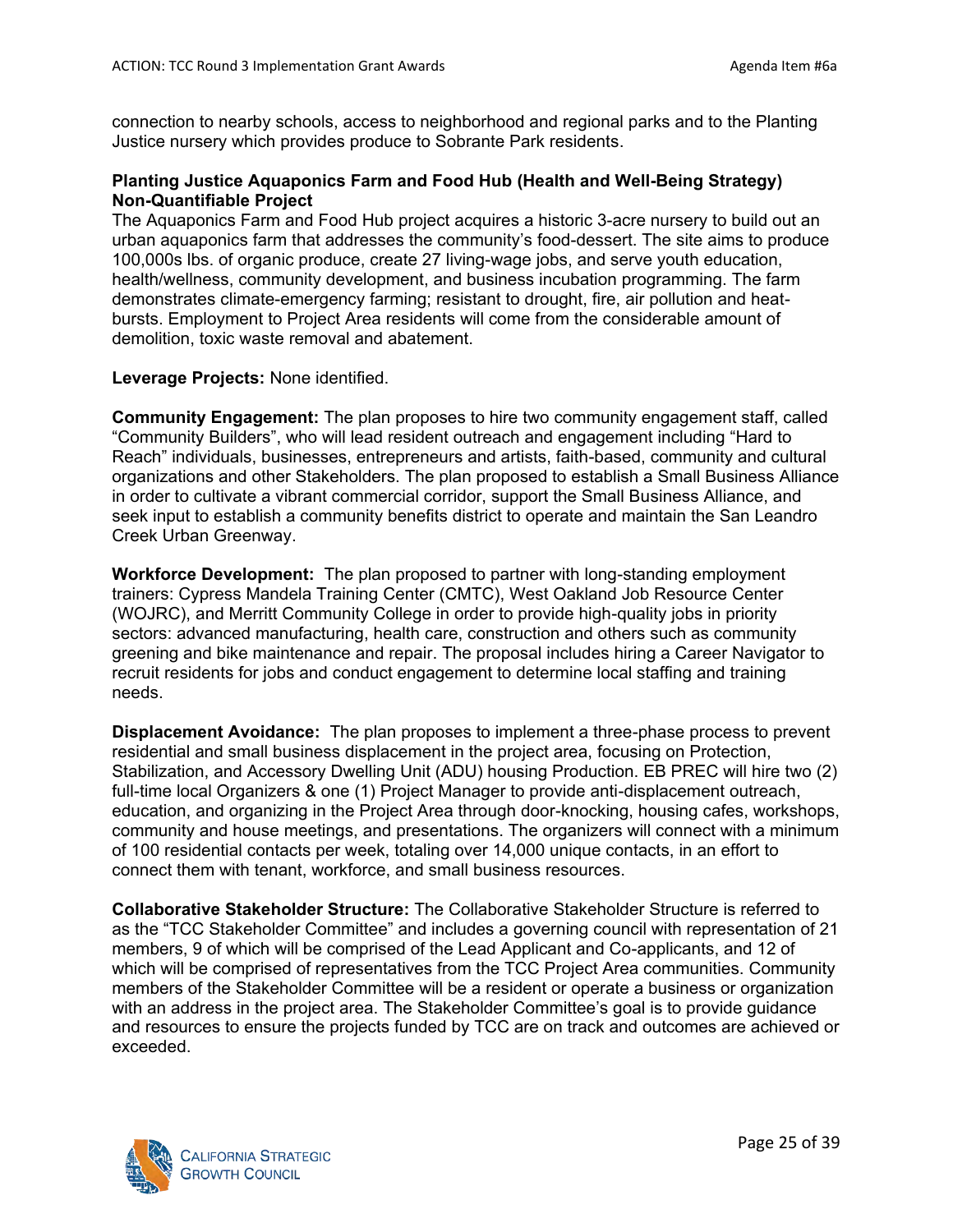## **Better Neighborhoods, Same Neighbors: An East Oakland Neighborhood Initiative Project Area:**



Better Neighborhoods, Same Neighbors: An East Oakland Neighborhood Initiative

**Transformative Climate Communities 2020** 

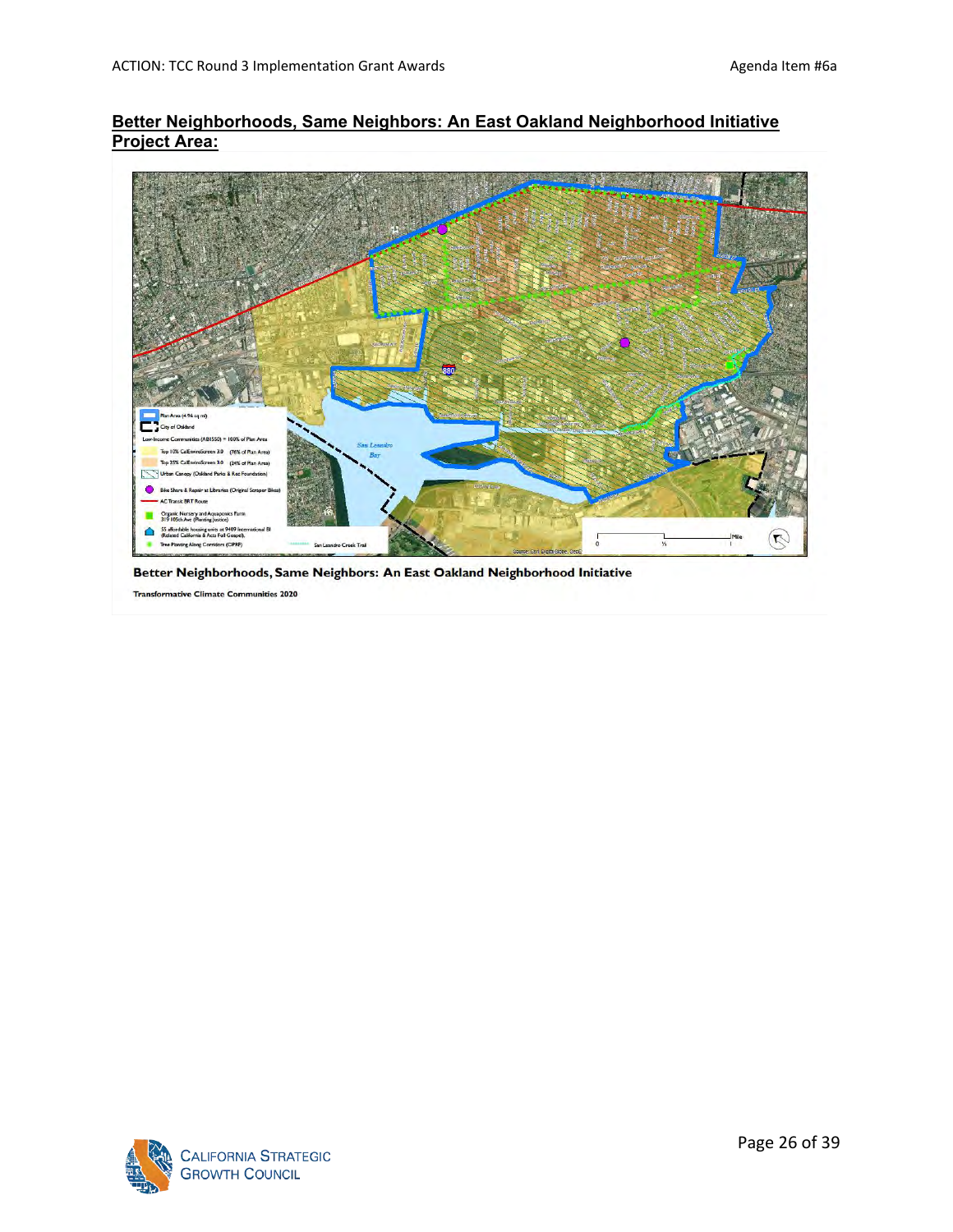## **Climate Smart Richmond: Power through Connections**

**Project Title:** Climate Smart Richmond: Power through Connections

#### **Lead Applicant:** City of Richmond

**Co-Applicants:** Groundwork Richmond, GRID Alternatives Bay Area (GRID), Mercy Housing California\*

(\*application initially included Trust for Public Land (TPL) as Co-Applicant but during the site visit the applicant stated that TPL will not participate in Co-Applicant capacity)

#### **Grant Funds Requested:** \$28,200,000

#### **Leverage Funding:** \$23,955,850\*\*

(\*\*amount reduced from original leverage stated at application \$39,594,817; removed ineligible leverage from the stand-alone leverage projects and Harbour Way Complete Streets)

#### **Project Area Size:** 2.07 sq. mi.

**Project Area Population & Demographics:** The Project Area consists of the neighborhoods of the Iron Triangle, Santa Fe, and Coronado, 54% of which is made up of census tracts within the top 10% of CalEnviroScreen 3.0. Approximately 57% of the population in the Project Area is Hispanic, 32 percent is African American, and 36 percent is under age 17 or over 65. The Average Median Income (AMI) for the three residential census tracts entirely within the Project Area is \$39,987. Altogether, the four census tracts that make up the project area are in the top 82nd percentile for linguistically isolated populations, 80th percentile for populations in poverty, and 77th percentile for cost-burdened households. The historic port and oil refining industries brought jobs but also environmental burdens of air and groundwater pollution and reduced natural space.

**Description:** The project area consists of three disadvantaged neighborhoods within the City of Richmond: Iron Triangle, Santa Fe, and Coronado. The project aims to boost these neighborhoods by providing affordable housing, encouraging active transportation, planting urban forests, and providing renewable energy. The project proposes to rehabilitate and renovate a 150-unit building to net-zero affordable housing for seniors; expand sidewalks and create safe bicycle lanes that will connect downtown Richmond, Richmond BART/Amtrak station, San Francisco Bay Trail, Richmond Ferry Terminal, and community amenities; plant urban forests throughout the project area to provide shade, cool the neighborhoods, and absorb stormwater; and provide renewable energy for low-income residents through a solar installation and EV program.

The community engagement plan will focus on reaching traditionally marginalized populations through door-to-door outreach, multilingual materials, presence at community events, and an engagement hub for community members to connect with projects. The workforce element utilizes the solar installation and urban greening projects as career training pathways for residents. The City will also implement 6 policies and programs to avoid displacement, including establishing a new Community Land Trust and technical assistance for small businesses.

**Climate Adaptation and Resiliency:** The applicant describes the main climate risks as sea level rise, flooding, and extreme heat. Sea levels are projected to rise by 23 inches by 2050 and 41 to 83 inches by 2100. A portion of the project area in the Santa Fe neighborhood is within the 100-

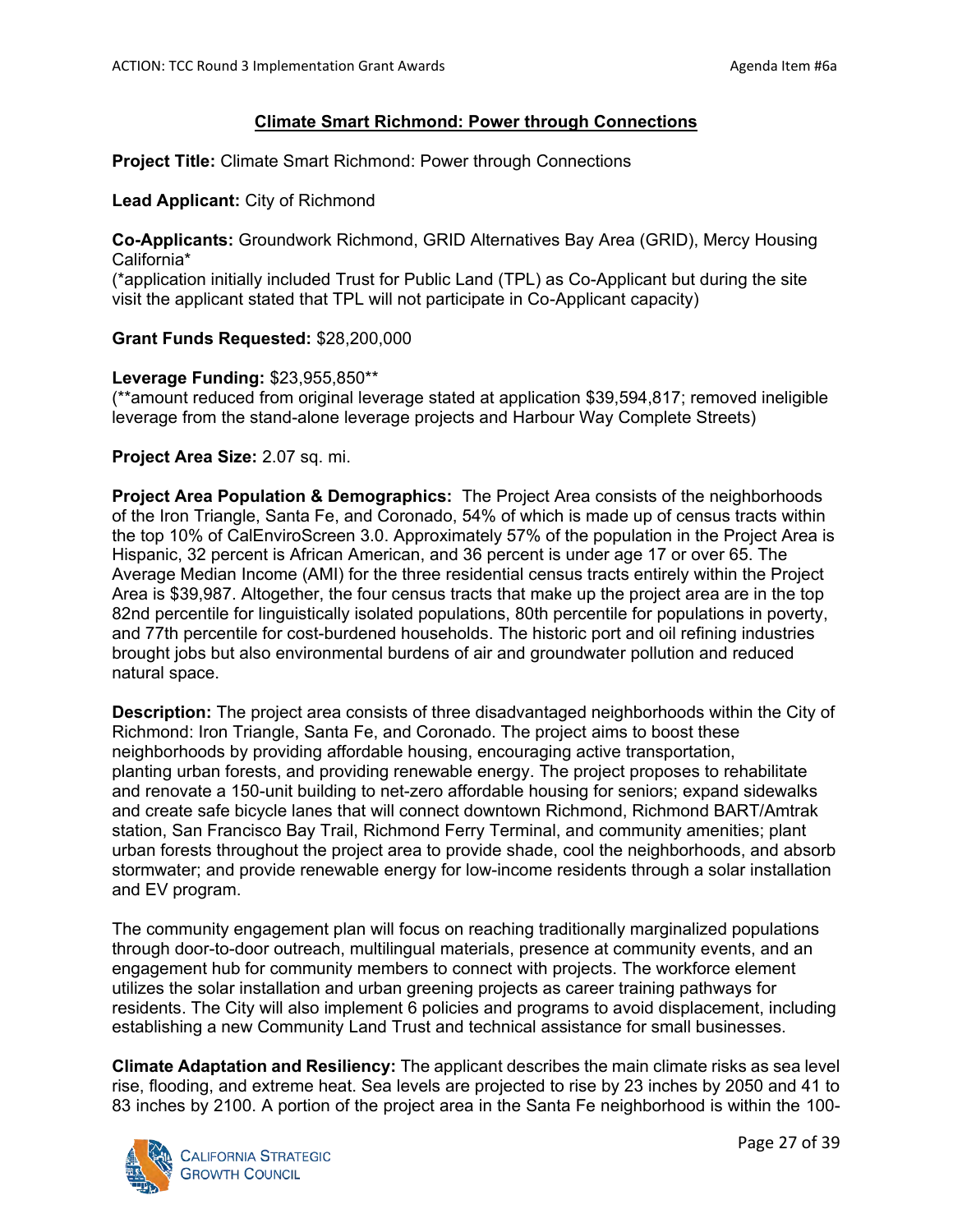year flood plain and has several low-lying areas. Extreme heat days are also projected to double from 4 to 8 days by 2050. The proposal includes urban greening and forestry to address these potential issues.

## **TCC Funded Projects:**

## **Richmond Wellness Trail (Transit Access and Mobility Strategy) Quantifiable Project**

For the transportation infrastructure element of the Richmond Wellness Trail project, the City of Richmond will create 1.9 miles of safe, shaded multi-modal trail. The design includes a separated cycle track, protected from traffic by stormwater planters, and on-street parking. The trail will link pedestrians and cyclists from the Richmond BART/Amtrak station to the Richmond Greenway, the San Francisco Bay Trail, and the Richmond Ferry Terminal. The trail will safely link residents to schools, stores, banks, and other community amenities. Solar powered streetlights will also be installed along the trail to ensure the path is well lit in the evenings as an added safety measure for pedestrians.

## **Richmond Wellness Trail (Urban Greening and Green Infrastructure Strategy) Quantifiable Project**

For the green infrastructure component of The Richmond Wellness Trail, the City of Richmond will add street trees, stormwater infrastructure, and vegetated buffers and medians to the proposed active transportation project. The primary source of labor will be from Groundwork Richmond's Green Corps which is a 3-year workforce development program for transitional and disadvantaged youth. The youth would receive paid training, mentoring, and educational opportunities to build their resumes.

## **Bosque Del Barrio (Urban Greening and Green Infrastructure Strategy) Quantifiable Project**

Led by Groundwork Richmond, the Bosque Del Barrio project aims to plant 3,000 trees within the project area, including 2,000 trees on city owned properties and the remaining 1,000 trees on private property. The primary source of labor will be from Groundwork Richmond's Green Corps which is a 3-year workforce development program for transitional and disadvantaged youth. The youth would receive paid training, mentoring, and educational opportunities to build their resumes.

## **Harbour Way Complete Streets (Transit Access and Mobility Strategy) Quantifiable Project**

The Harbour Way Complete Streets project, also led by the City of Richmond, will improve 2.3 miles of pedestrian paths by widening sidewalks, installing refuge islands and medians, painting high visibility crosswalks, improving railroad crossing safety, and provide traffic calming and improved traffic efficiency. The trail will connect neighborhoods within the project area to Downtown Richmond, Richmond Greenway, Richmond Ferry Terminal, and San Francisco Bay Trail.

## **Hacienda Apartments (Equitable Housing and Neighborhood Development Strategy) Quantifiable Project**

Mercy Housing California will renovate the Hacienda Apartments, a former affordable housing building, into an upgraded building complex for affordable senior housing. The three-acre project site is approximately two blocks from the Richmond BART Station and AC Transit bus stops. This project will build upon the existing 192,000 SF building and include a new 1,725 SF building entry and administrative wing, seismic upgrades, improved site security, upgraded

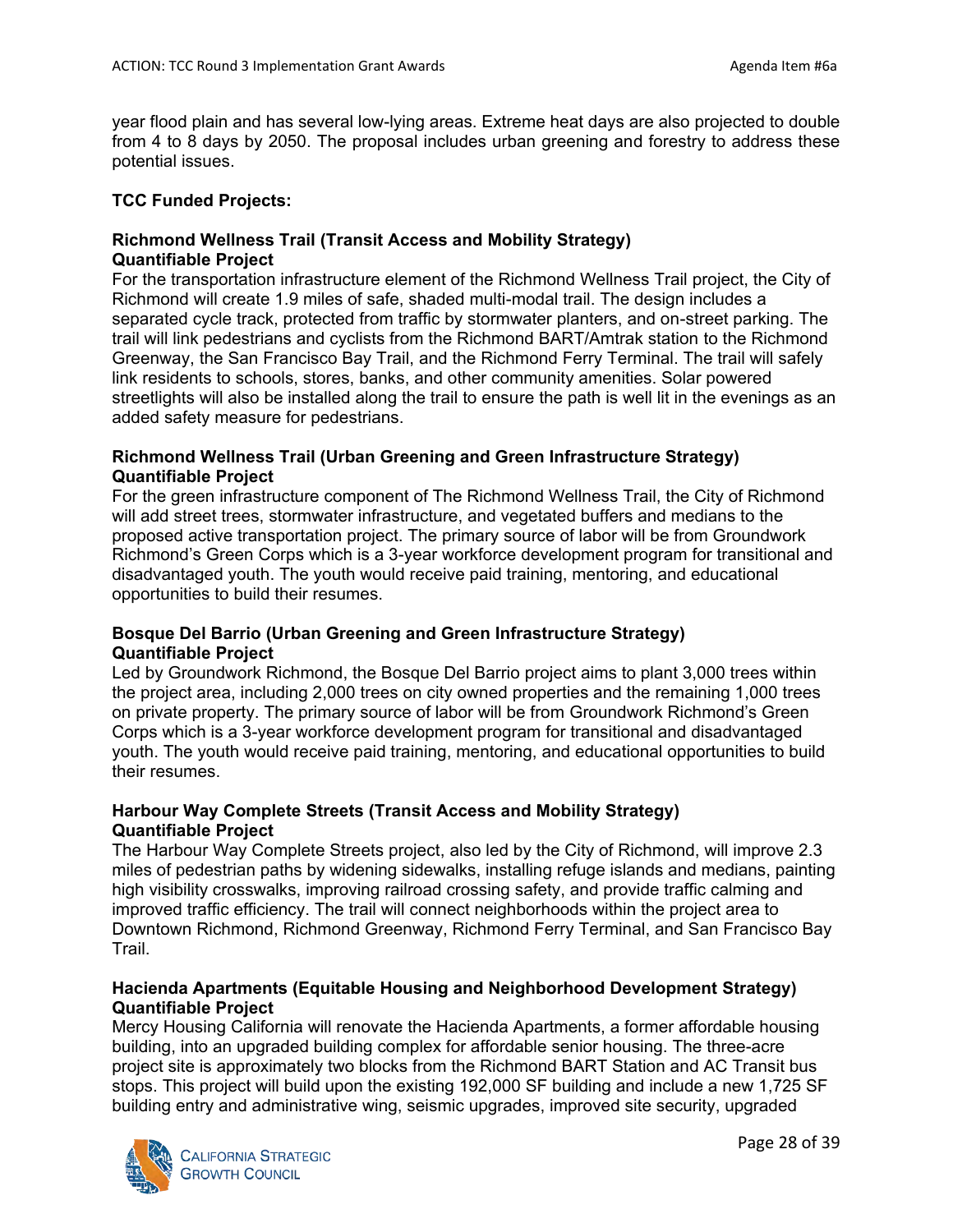energy-efficient electrical and heating systems, improved circulation, landscape beautification, and rooftop solar.

#### **Solar and EV Charging for Low-Income Families (Solar Installation and Energy Efficiency Strategy) Quantifiable Project**

GRID Alternatives Bay Area (GRID) will install solar PV on 250 homes and install 125 electric vehicle chargers for low-income households in the Project Area. They will identify qualifying households, design the system, coordinate required permits, and facilitate system interconnection. GRID will also install 300 kW of solar on 1-4 multifamily affordable housing properties in the Project Area with paid local trainees.

**Leverage Projects:** Application identified 5 leverage projects, but none met the TCC Guidelines requirements for stand-alone leverage projects.

**Community Engagement:** The community engagement plan emphasizes meeting residents in their daily lives and encouraging participation in TCC grant activities and projects. The City of Richmond will lead the plan, which will include mailers, door-to-door outreach, and projectspecific activities for feedback on design and amenities. The plan prioritizes engaging traditionally marginalized groups, including communities of color, unhoused persons, non-English speakers, and previously incarcerated individuals. The "TCC Community Workstation" will be established in the project area as a one-stop shop for partners and community members to participate in and learn about the project.

**Workforce Development:** This plan consists of two programs, run by the City of Richmond and GRID Alternatives, respectively. The *Expanded Richmond Workforce Development Program* will increase access to the workforce system for immigrant and English-language learner populations in the project area. Funding will support community-based organizations that are rooted in the culture and language of participants to provide multiple entry points to education, training, and employment. The *Richmond Solar Workforce Program* builds on GRID's existing workforce development program to train project area residents for jobs in the installation of solar PV and related clean energy careers. Funding will support the recruitment, development and implementation of training experiences, including paid hands-on training courses and internships, evening skills building workshops, and direct employer connections.

**Displacement Avoidance:** The City of Richmond proposed policies and programs to address the vulnerabilities identified: housing pressure, small business retention and economic viability. These policies include a mix of tenant support and first-time homebuyer assistance focused on existing long-term residents, and the establishment of a Community Land Trust. The applicant also proposes small business prioritization policies and expanding business development training the Project Area.

**Collaborative Stakeholder Structure:** The City of Richmond is committed to community "power-building" in its relationship to residents and community organization. This philosophy includes engaging with community members and organizations to empower them to lead and take ownership over projects within their neighborhood. The Collaborative Stakeholder Structure includes project Co-Applicants and plans to include members of the community and organizations that have already been involved in initiating transformative change.

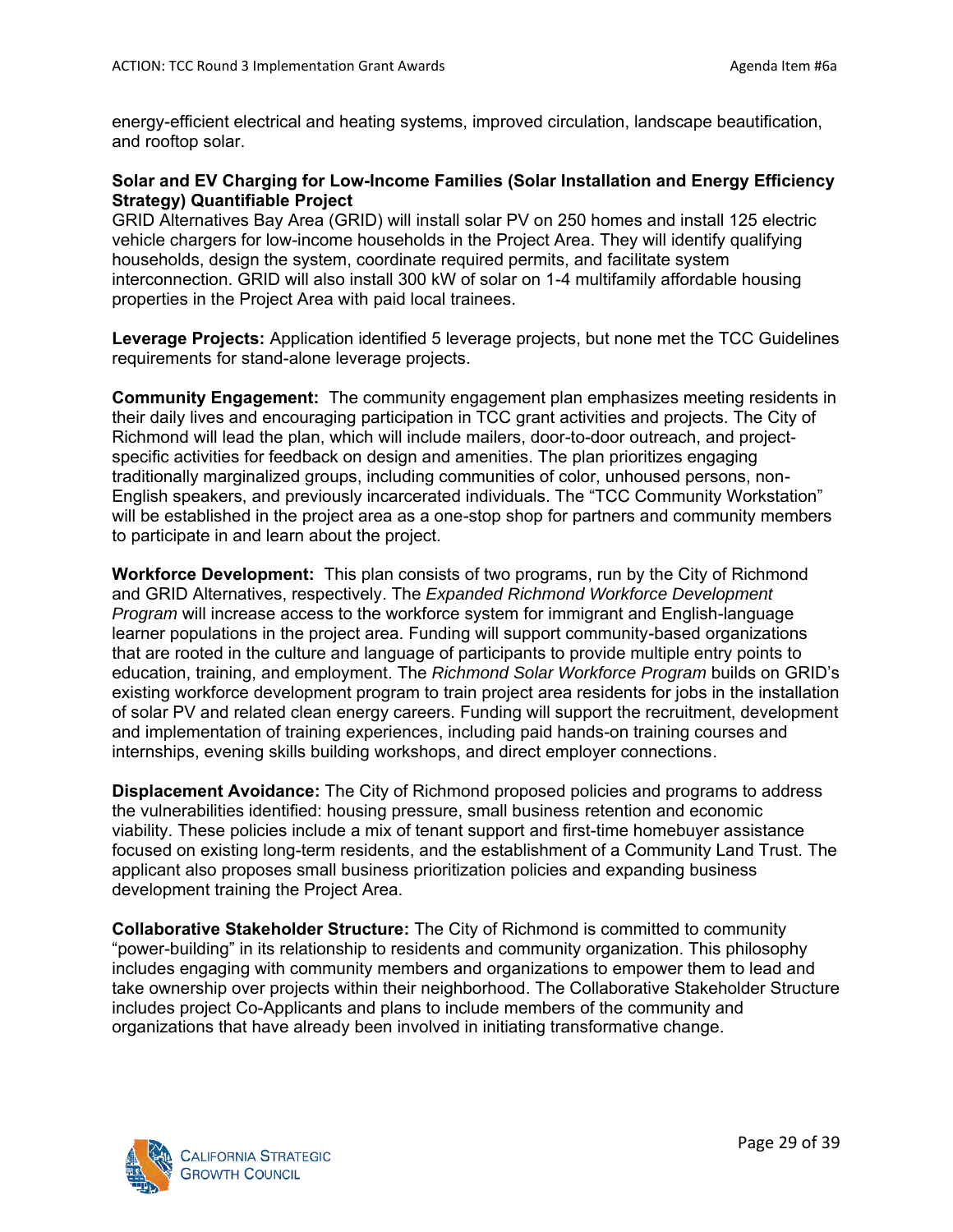



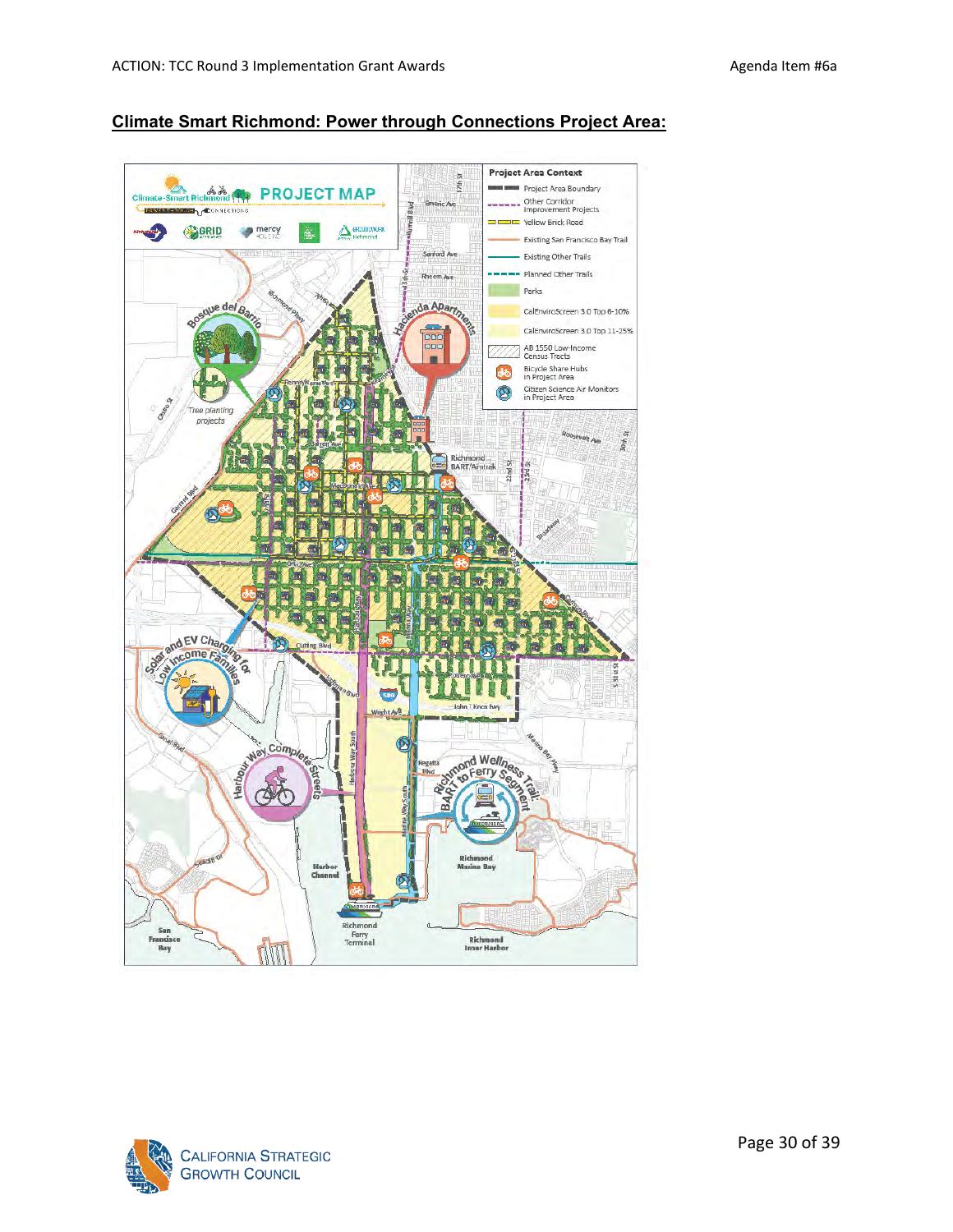#### **Eastside Climate Collaborative**

**Project Title:** Eastside Climate Collaborative

**Lead Applicant:** City of Riverside

**Co-Applicants:** Wakeland Housing and Development Corp, Riverside Transit Authority (RTA), GRID Alternatives, Santa Ana Watershed Project Authority, Tree People, Riverside County Economic Development Agency, Riverside Community Health Foundation, Community Settlement Association, The Regents of the University of California (UC Riverside)

**Grant Funds Requested:** \$28,200,000

**Leverage Funding:** \$29,508,984

**Project Area Size:** 2.59 sq. mi.

**Project Area Population & Demographics:** 72% of the Project Area in the East Riverside neighborhood is made up of census tracts within the top 10% of CalEnviroScreen. The Project area has a population of 35,516 and is 55.6% Hispanic, 15.4% White, 15.3% Asian/Pacific Islander, 10.3% African American, 0.3% Native American, and 3.3% is other/mixed race. The average annual household income is \$55,992 and the median household income is \$42,533. The community faces aging infrastructure, high poverty, low educational attainment, high unemployment rates, and airborne pollution and health issues being surrounded by three freeways.

**Description:** The Eastside Climate Collaborative project is designed to improve active and multimodal transportation options, develop an urban forest, and help residents reduce energy and water demand. The project proposes contributing funding to the 64-unit Entrada Housing Project that acts as the activity center of the proposal. The proposed pedestrian and bicycle infrastructure improvements include a protected bike lane, improved crosswalks along the main corridor, and a shaded solar walkway between the Entrada housing project and transit stations. The project also proposes funding construction of additional bus bays at the Vine Street Mobility Hub being developed near downtown Riverside, which connects with key regional transport and would provide project area residents with over 4,000 monthly commuter passes to encourage use of the Hub. The project would provide 100 low-income residents with rooftop solar installations, while another sub-project offers free replacement of turf lawns with xeriscaping for residents. Lastly, the project proposed planting street trees throughout the project area and distributing trees to residents to plant.

The workforce development plan would utilize Community Benefits Agreements to ensure local hiring on TCC projects, as well as developing training pathways in construction and sustainable agriculture. The community engagement workgroup would organize community conversation and surveys, while a Resident Leadership Academy would allow residents the chance to implement community projects. The displacement avoidance initiatives would include resident education, small business development services, and adoption of new policies to preserve and create housing.

**Climate Adaptation and Resiliency:** The Applicant described current and projected climate vulnerabilities in the project area that will be exacerbated by climate change, including extreme heat, drought, and air pollution issues. The application integrates climate adaptation and

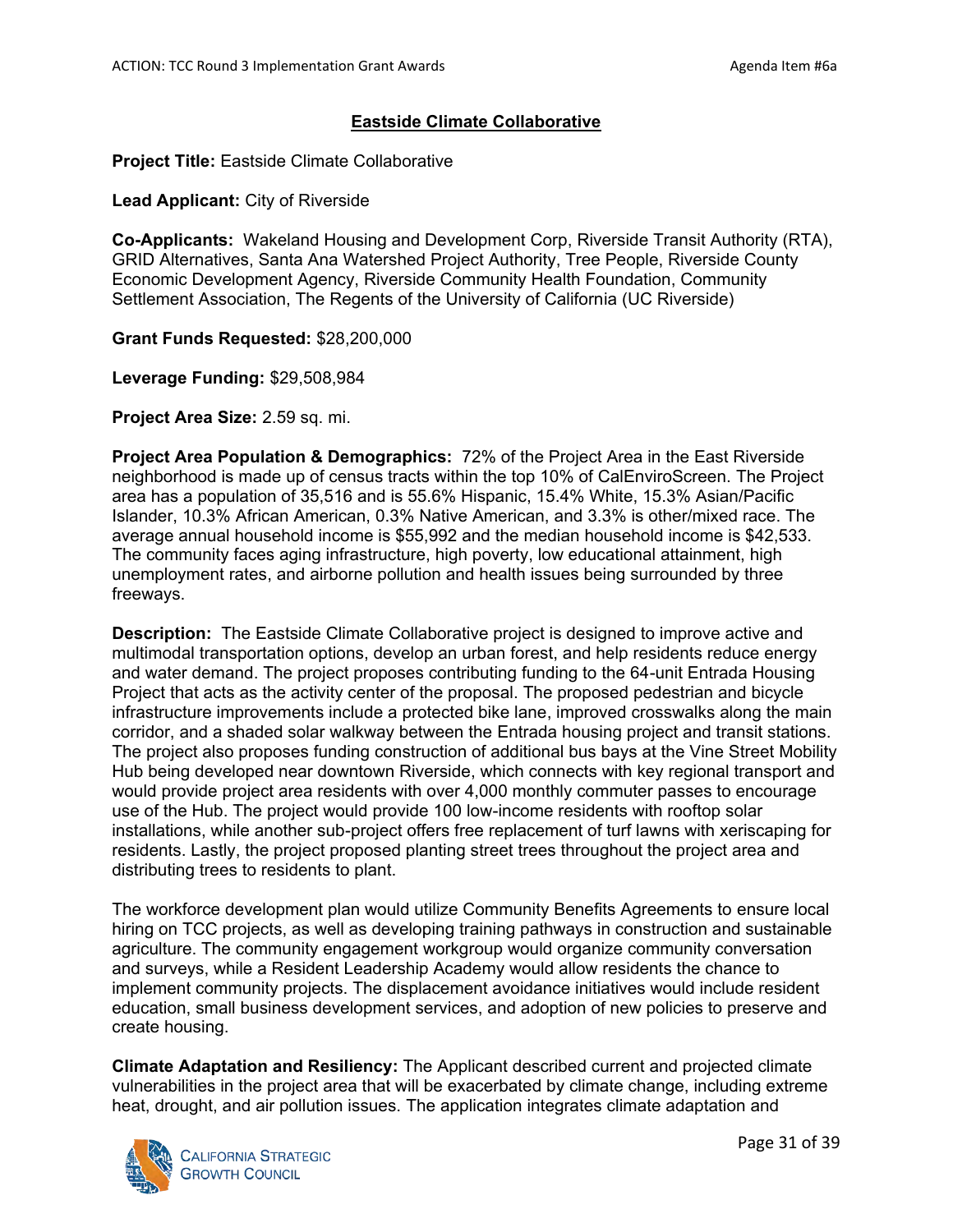resiliency throughout the projects, aiming to mitigate extreme heat and aid stormwater capture through planting an urban forest, to reduce resident utility burdens through solar installation and lawn replacement, and to promote active transportation to improve public health and reduce VMT. Overall, the project will ease resident vulnerability to extreme heat and utility costs while building resilience through natural and built infrastructure solutions. **TCC Funded Projects:**

#### **Entrada Housing Project (Equitable Housing and Neighborhood Development Strategy) Quantifiable Project**

Led by the nonprofit Wakeland Housing and Development Corporation, the Entrada Housing Project will create 64 units of affordable housing for households ranging between 30-60% of the area median (AMI). Units will range between one- and three-bedroom. For Sustainable Transit Infrastructure (STI) the project includes 640 linear feet of new safe and accessible walkways adjacent to the project. Wakeland has also committed to purchasing a total of 2,304 monthly transit passes, valued at \$100 each for a total value of \$230,400. These 2,304 passes equate to 1 monthly pass per AHD unit, for 3 years.

#### **Pedestrian & Bicycle Mobility Enhancements (Transit Access and Mobility Strategy) Quantifiable Project**

The City of Riverside Public Works Department would build new and upgraded active transportation infrastructure in four main regions of the Project Area: 1) Park Avenue, adjacent to the existing Riverside Metrolink Station and proposed Vine Street Mobility Hub; 2) University Avenue, a major thoroughfare that bisects the Project Area from East to West; 3) Chicago Avenue, the gateway to the proposed Entrada Affordable Housing Development; and 4) Linden Avenue, a major thoroughfare that connects the Project Area to the western edge of the UC Riverside campus. Proposed infrastructure improvements include class IV bike lanes with cool pavement, high visibility crosswalks, new pedestrian signals, advanced signal detection, bus stop enhancements, parklets, murals, pedestrian lighting, and a solar shaded walkway.

## **Vine Street Mobility Hub Expansion (Transit Access and Mobility Strategy) Quantifiable Project**

The Vine Street Mobility Hub expansion proposes to use TCC funding to construct additional bus bays at the Vine Street Mobility Hub, which is being developed on the western edge of the project area. The Vine Street Hub project is presented a transit-oriented development center, with connections to key local and regional transit. As part of the project, lead entity Riverside Transit Authority (RTA) will partner with Wakeland (the developer of Entrada Housing Project) to distribute 4,356 CommuterLink monthly passes over three years to project residents. RTA will also conduct education to train residents on available multimodal transit options to encourage use of the new Hub. As the project is in design phase, it is unclear exactly how many additional bus bays or features would be constructed with TCC grant funds.

## **Energy for All – Solar Installations (Solar Installation and Energy Efficiency Strategy) Quantifiable Project**

The Energy for All project led by GRID Alternatives Inland empire, plans to install 410kW on 100 single-family homes of low-income residents in the project area. It is estimated that this project would generate 16.8 kWh of electricity, reduce 5,800 tons of greenhouse gas emissions, and reduce resident electricity bills by 35-75% for a total combined savings of \$3 million (all based on 25-year product lifecycle). These systems will be installed and maintained at no cost to the homeowners with a 10-year labor and equipment warranty to support long-term maintenance.

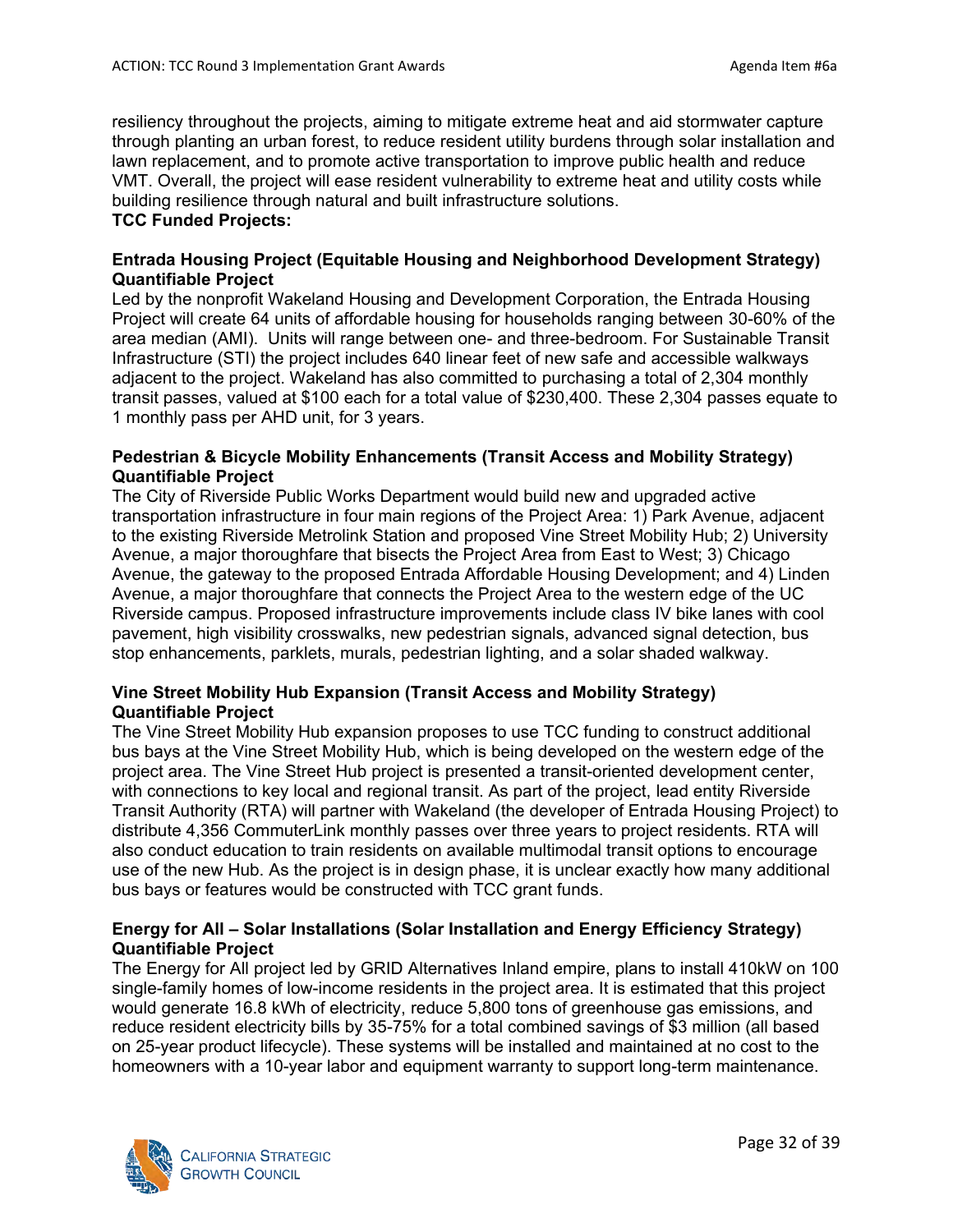## **Water-Energy Community Action Network (Water Efficiency Strategy) Non-Quantifiable Project**

The Santa Ana Watershed Project Authority will offer around 100 single-family homes with nocost replacement of turf lawns with 'water-wise' landscaping (xeriscaping), including efficient drip emitters. The project will conduct outreach through Riverside Public Utilities fliers. Eligible homes must have a lawn with existing irrigation, and homeowners would be given a choice of design. It is estimated that reducing water use on 100,000 square feet would save 4.4 million gallons of water per year (equivalent to 13.5 acre-feet).

## **Eastside Greening (Urban Greening and Green Infrastructure Strategy) Quantifiable Project**

The Eastside Greening project proposes to plant 1,000 street trees in the project area and to distribute 500 5-gallon shade trees and 500 5-gallon fruit trees to residents to plant in their yards. The lead entity, Tree People emphasizes community engagement and plans to host project 'kick-off' events to solicit input for the street tree planting locations, and to engage 3,000 volunteers through tree planting and tree care days. At 150 events throughout the project period, shade and fruit trees are given to residents who complete a 15-minute training on proper tree planting and care, sign a pledge to plant and care for their tree, and work with TreePeople to review satellite maps and identify suitable planting locations.

## **Leverage Projects:** None identified.

**Community Engagement:** The Riverside Community Health Foundation (RCHF) will lead the Community Engagement Plan (CEP), which will include a Community Engagement Workgroup to facilitate community engagement activities and a Resident Leadership Academy (RLA) for residents develop community leadership skills. The Workgroup would have about 15 members, including a representative from each of the project partners and three community members. The group is intended to provide a connection between community members and project partners and to solicit feedback through focus groups, community conversations, interviews and community events. The RLA includes a multi-week curriculum for participants to learn about topics such as climate and community leadership. During the final weeks, participants design and implement an education and outreach project in their communities.

**Workforce Development:** The County of Riverside Economic Development Agency designed this plan to create workforce training opportunities in four pathways: pre-apprenticeships into the building trades, residential construction, solar installation, and sustainable agriculture. Each of these fields was identified for its alignment with TCC project goals and growing demand in the region. The trainings being offered in those fields are the Building Industry Association (BIA) certified Construction Training (resulting in certificates, tools and construction code book), GRID Solar Installation Training (resulting in an Installation Basics Training Certificate), the NextGen Farmer Training (resulting in a Professional Certificate in Sustainable Agriculture), and the Multicraft Core Curriculum Pre-Apprenticeship Training (resulting in the industry-recognized MC3 Certificate).

**Displacement Avoidance:** The Plan, led by the nonprofit Community Settlement Association, proposes four main displacement avoidance tasks of Community Outreach and Education, Affordable Housing Preservation and Production, Business Stabilization Monitoring, and Community Redress Assistance. The DAP is aligned with the City's 2018 Housing First Plan to promote infill development and affordable housing. Community education will include town hall meetings and educational workshops on affordable housing and small business development. The City is pursuing two policies for the Production of Affordable Housing; a program for the

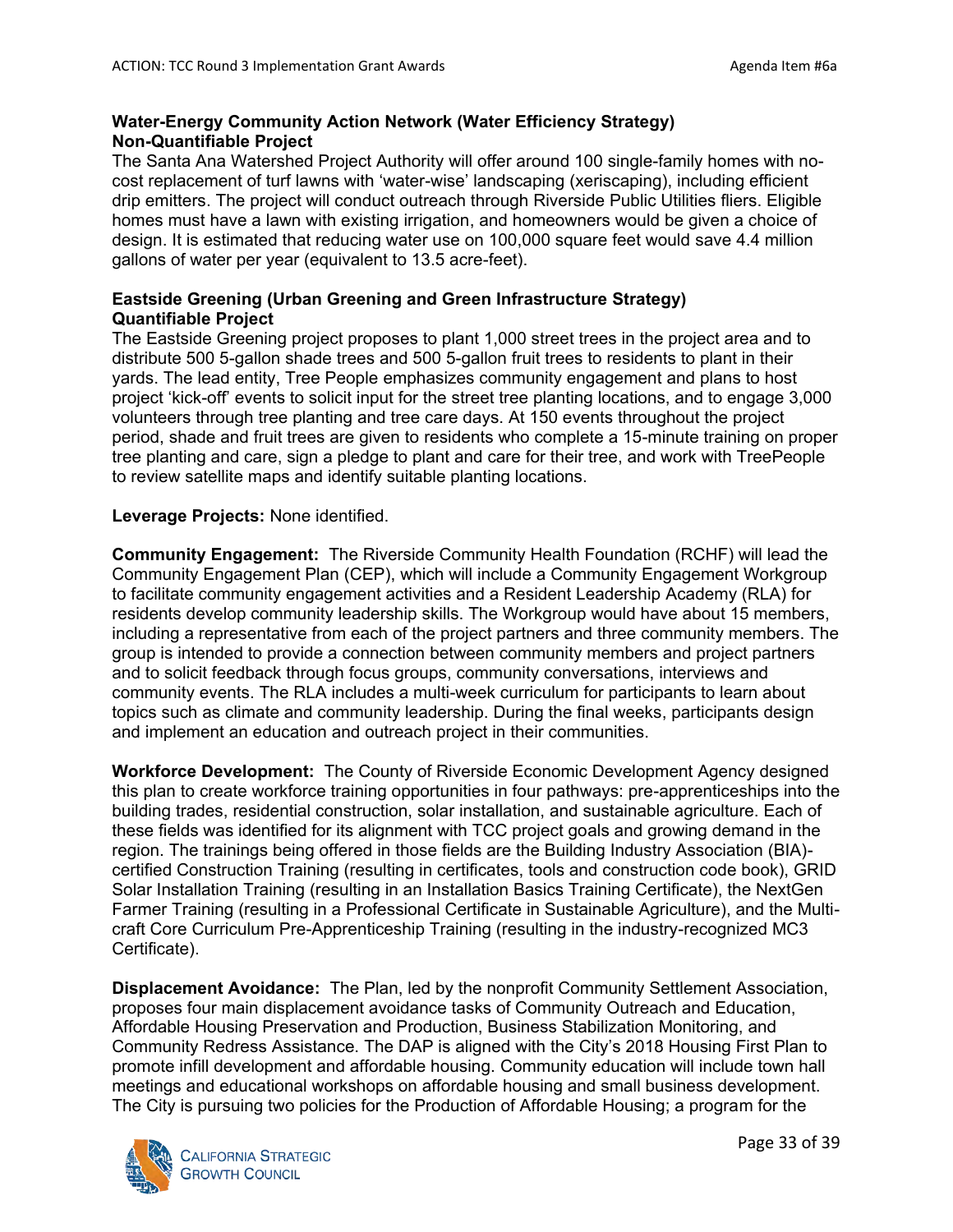Preservation of Affordable Housing; and a program for Displacement Avoidance. The lead entity is also coordinating with the City Economic Development team on small business support programs, and will lead outreach to business, coordinate with a Small Business Alliance, and offer a business development course in coordination with the Inland Empire SBDC.

**Collaborative Stakeholder Structure:** The CSS will include representatives from each of the project partners and from the community, who will be invited to participate from existing Eastside neighborhood groups, the small business community, and the community in general. There are discussions with the school district to appoint student representatives as well. The CSS establishes workgroups for each Strategy to meet monthly on project implementation, to discuss concerns, and integrate transformative elements. The proposed workgroups include Sustainable Housing, Active Transportation, and Low-Carbon Transportation, and workgroups for the Transformative Plans, each with its own organizational structure and facilitated by a project partner.

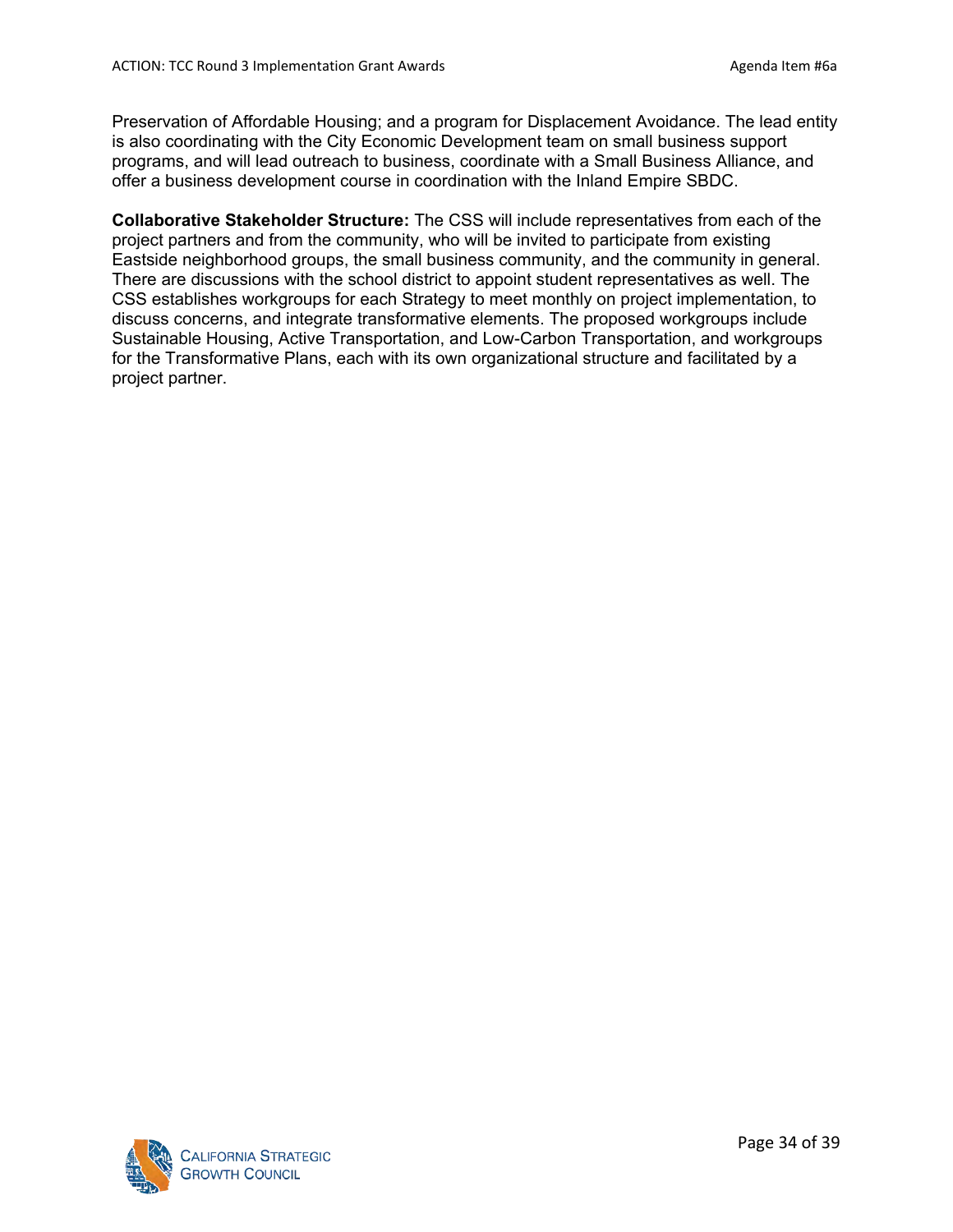## **Eastside Climate Collaborative Project Area:**



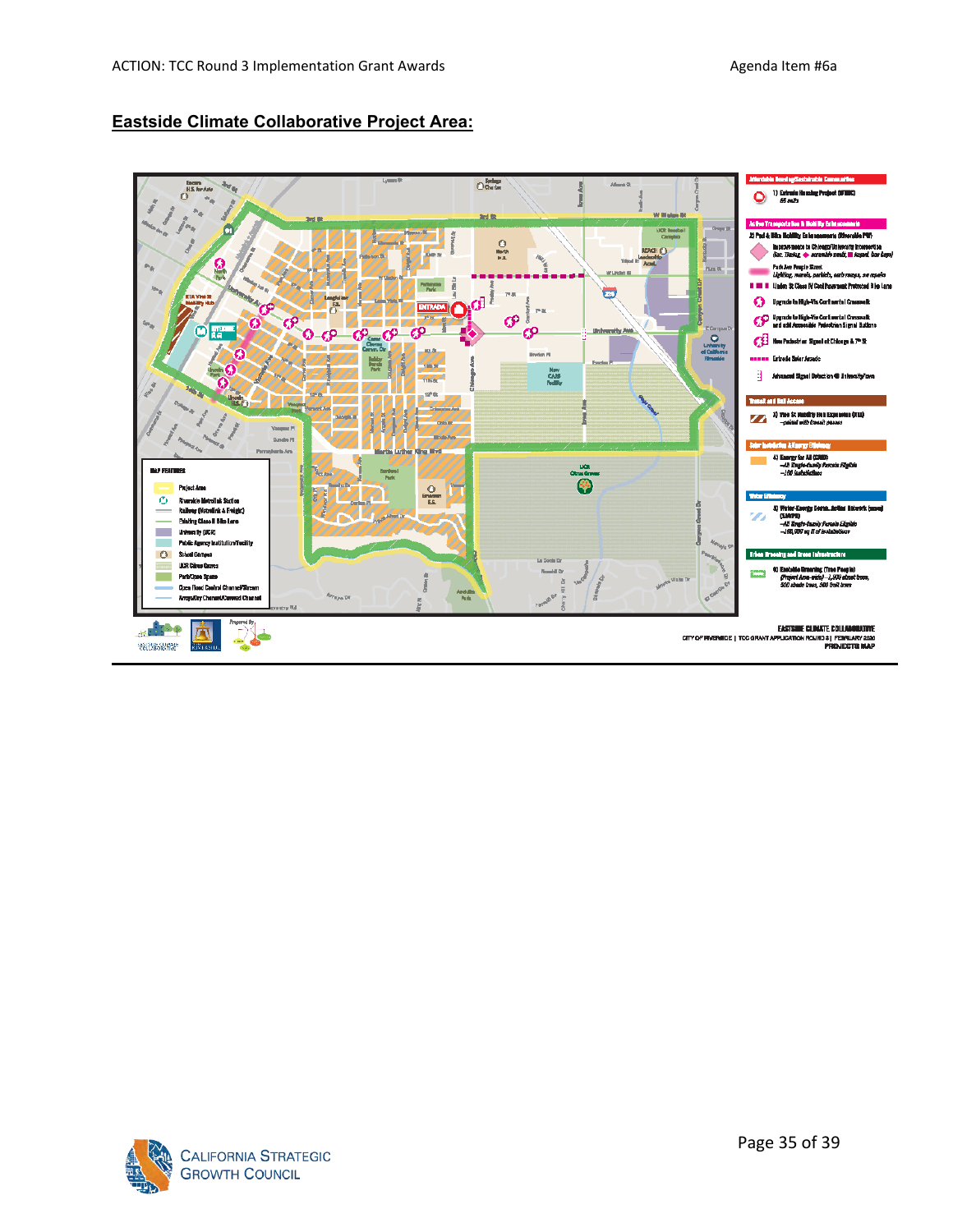## **Stockton Rising**

**Project Title:** Stockton Rising

**Lead Applicant:** City of Stockton

**Co-Applicants:** Public Health Advocates, Rising Sun Center for Opportunity, San Joaquin Regional Transit District, GRID Alternatives, Edible School Yard Project

**Grant Funds Requested:** \$28,200,000

**Leverage Funding:** \$17,794,296

**Project Area Size:** 5.01 sq. mi.

**Project Area Population & Demographics:** South Stockton is a diverse, economically disadvantaged population of over 28,000 residents. The population of the Project Area is 67.4% Hispanic, 6.3% White, 10.9% African American, 0.4% Native American, and 12.7% Asian American. The Project Area was subject to redlining and displacement of historic neighborhoods, such as Manila, and the residents face health, pollution, and poverty challenges as a result of historic marginalization and institutional barriers. 93% of the Project Area is made up of census tracts within the top 10% of CalEnviroScreen.

**Description:** Building on Stockton's TCC Planning Grant awarded in 2018 and the resulting Sustainable Neighborhood Plan adopted by the City Council, the City is proposing a suite of projects to improve community health and the environment in the project area. The TCC proposal would improve a ten-block thoroughfare of the Miner Avenue in downtown to a complete street, plant 2,000 new trees and maintain its existing tree canopy, purchase 4 new zero emission buses, provide solar to 100 households, and provide energy and water efficient appliances devices to 1,625 households. Several community-based organizations would partner to engage the community through community meetings, annual events, and training community liaisons and youth leaders. The workforce development plan proposes pre-apprenticeship pipelines for youth employment in trades, workforce transition programs for formerly incarcerated individuals, and training programs tied to the TCC funded projects.

**Climate Adaptation and Resiliency:** The applicant identifies drought, extreme heat, and inland flooding as main climate change risks. To address extreme heat, the applicant proposed solar, energy efficiency, and urban canopy projects to increase resiliency. The applicant also argues that giving access to public transportation would provide an alternative to walking during extreme heat to increase community resiliency. The applicant also proposes water efficiency projects that would increase resiliency during drought.

## **TCC Funded Projects:**

## **Miner Avenue Complete Streets Project (Transit Access and Mobility Strategy) Quantifiable Project**

By turning Miner Avenue, a ten-block auto-dominated thoroughfare into a complete street, the Stockton Rising coalition aims to reduce GHG emissions and improve connectivity to transit centers and access to economic opportunities for South Stockton residents. The project will reduce the vehicle travel lanes from four to two lanes, remove on-street parking to create bike lanes, fix sidewalks, and add a canopy cover to improve safety and public health. The City of

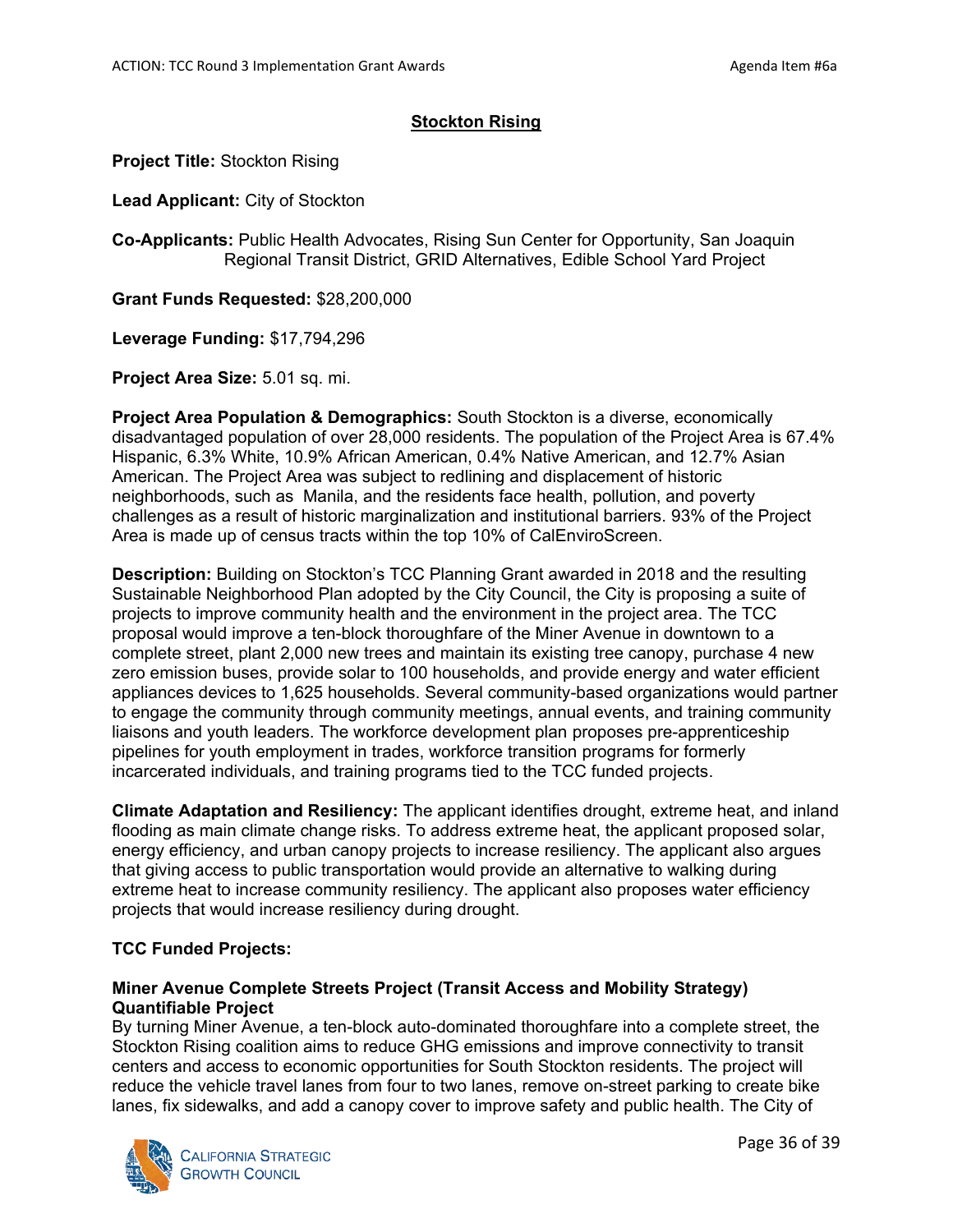Stockton will lead the project and views the Miner Avenue Complete Streets project as a catalyst for investment along the corridor and the surrounding area, as several infill sites have been identified.

## **Zero-Emission Bus Acquisition (Transit Access and Mobility Strategy) Quantifiable Project**

In the Project Area's Sustainable Neighborhood Plan, reducing harmful vehicle emissions was identified as the top transportation-related issue. This project led by the San Joaquin Regional Transit Agency (RTD) aims to address this priority through the acquisition of four zero-emission buses and supporting equipment. RTD currently operates seventeen electric buses, and the deployment of four additional zero-emission buses will support their efforts to improve connectivity, reduce congestion, lower neighborhood noise pollution, and decrease GHG emissions.

## **Climate Careers Energy (Solar Installation & Energy Efficiency Strategy) Quantifiable Project**

Rising Sun Center for Opportunity's ("Rising Sun") Climate Careers program will hire local youth (ages 15-22) from the City of Stockton to install energy-saving devices in residents' homes, while also providing resources and education regarding energy efficiency. The youth will install Tier 2 Power Strips and LED Lights. Local contractors will be hired to install refrigerators and water heater blankets.

## **Stockton Energy for All (Solar Installation & Energy Efficiency Strategy) Quantifiable Project**

GRID Alternatives will install 378 kilowatts (kW) of solar photovoltaic systems on approximately 108 income-qualified households in owner-occupied single-family housing in the Downtown and South Stockton region of the City of Stockton. Using leverage funds, GRID will also complete roof repair, electrical main service panel upgrades, and EV charging infrastructure for some single-family homes. The project will also install 243 kW of solar photovoltaic panels on two multi-family affordable housing buildings. The project aims to lower future resident utility bills and includes the cost of warranty in the proposed budget.

## **Climate Careers Water (Water Efficiency Strategy) Quantifiable Project**

The project led by Rising Sun Center for Opportunity will create 125 season employment opportunities for Project Area youth, ages 15-22, installing water-saving devices and providing water efficiency education for Project Area residents. The aim is to provide job experience and career pathways for the youth while also helping to lower residential utility bills as the majority of the Project Area are very low and low-income households. The combined total annual savings of water would be 12,498,433 gallons through the installation of: 250-bathroom aerators, 375 kitchen aerators, 250 showerheads, 450 dishwashers, and 450 toilets.

## **Urban Forest Renovation Project (Urban Greening & Green Infrastructure Strategy) Quantifiable Project**

The City of Stockton in partnership with Fathers & Families of San Joaquin and PUENTES propose four major activities under this project: removal of stumps and re-planting of trees at approximately 2,000 locations, maintaining the 13,062 existing trees in the project area in addition to the newly planted trees, training formerly incarcerated community members in the tree services and arboriculture field and offering arboriculture training to residents, and piloting large capacity tree wells.

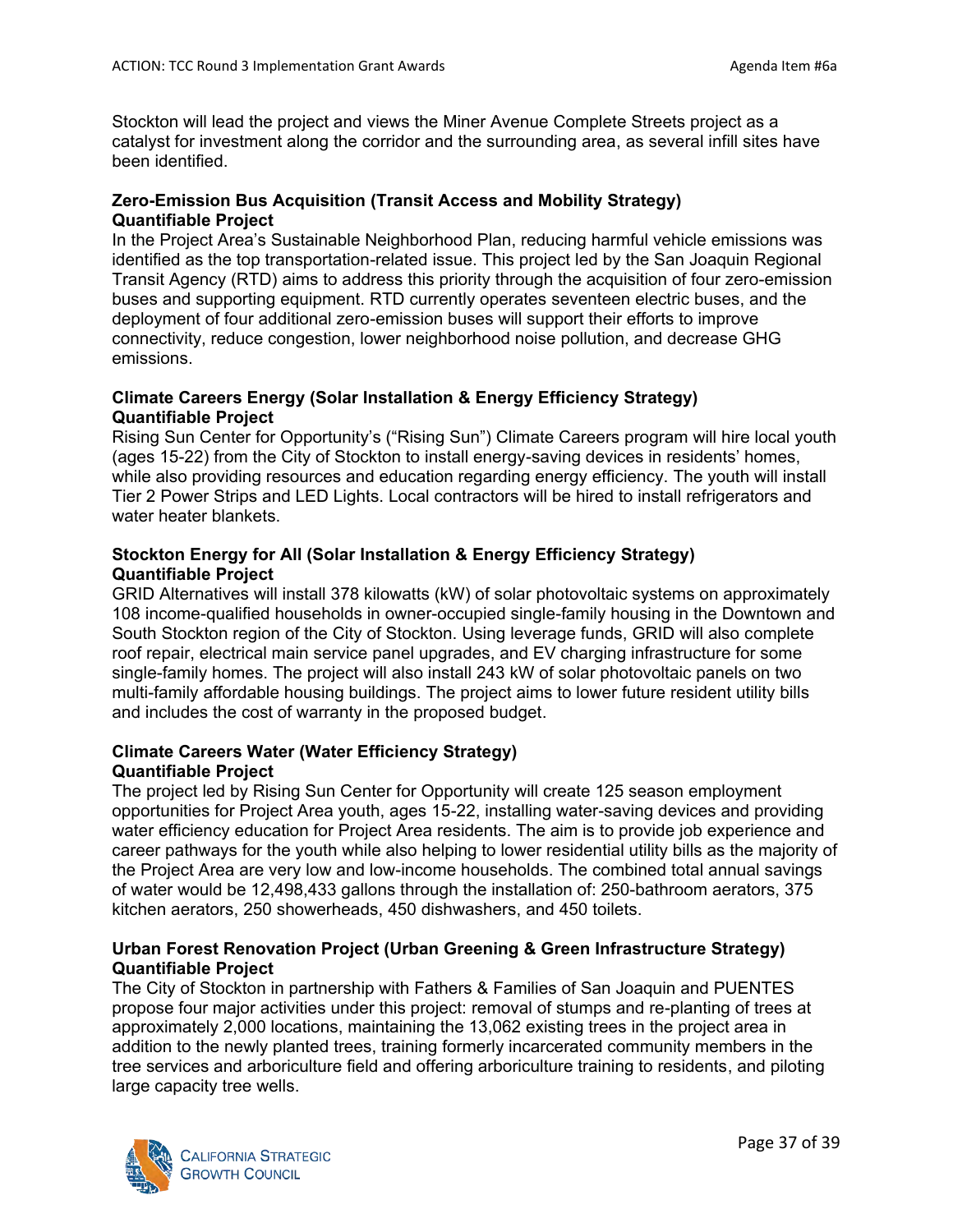## **Cafeteria Remodel (Health & Well-Being Strategy) Non-Quantifiable Project**

Edible Schoolyard Project in partnership with the Stockton Unified School District's Facilities and Nutrition Departments and local organic farms would remodel cafeterias at Edison High School, Hazelton Elementary, McKinley Elementary, and Huerta Elementary. Cafeterias would be remodeled to foster a culture of care, inclusivity, belonging, and learning as well as provide regular healthy food education for children and adults. The remodel would introduce design elements such as graphics, interactive prompts and manipulatives, paint colors, and multipurpose furniture into the cafeteria. Cafeterias will be designed with the school community, students, and families using design thinking sessions and community meals to garner feedback.

#### **Leverage Projects:** None identified.

**Community Engagement:** The plan proposes to engage the community through hosting community meetings (bi-monthly Community Coalition meetings centered on residents) and annual events (annual block party and annual summit). The plan also proposes to train 10 community liaisons 55 youth leaders. Public Health Advocates would lead the project in partnership with Little Manila Rising, Fathers & Families of San Joaquin, Catholic Charities Diocese of Stockton, and the City of Stockton.

**Workforce Development:** The plan includes several training programs directly linked to the proposed TCC Funded Projects: training in tree planting and maintenance, solar installation training, and a bus maintenance mechanic apprenticeship program. The plan also includes preapprenticeship pipes for youth employment in trades and workforce transition programs for incarcerated individuals. Rising Sun Center for Opportunity would lead the project in partnership with several other partners, including several TCC Partners.

**Displacement Avoidance:** The plan does not propose using TCC funds to pursue new displacement avoidance policies or programs for existing households and small businesses but plans to amplify existing policies. The applicant presented multiple recently enacted policies that will safeguard the community against displacement (AB 1482, fee waiver and exemption programs for affordable housing developments, and preferential bidding ordinances and micro loan programs for small businesses).

**Collaborative Stakeholder Structure:** The stakeholder structure includes three working groups (Capital Strategies, Community Engagement Plan Coalition, and Workforce Development and Economic Opportunity Plan Coordination) with decision-making power that each include a representative to the overall Stockton Rising Steering Committee. The structure also includes a separate Community Coalition that would receive resident feedback and share updates on the project implementation and would serve as an advisory body to the three working groups and Steering Committee.